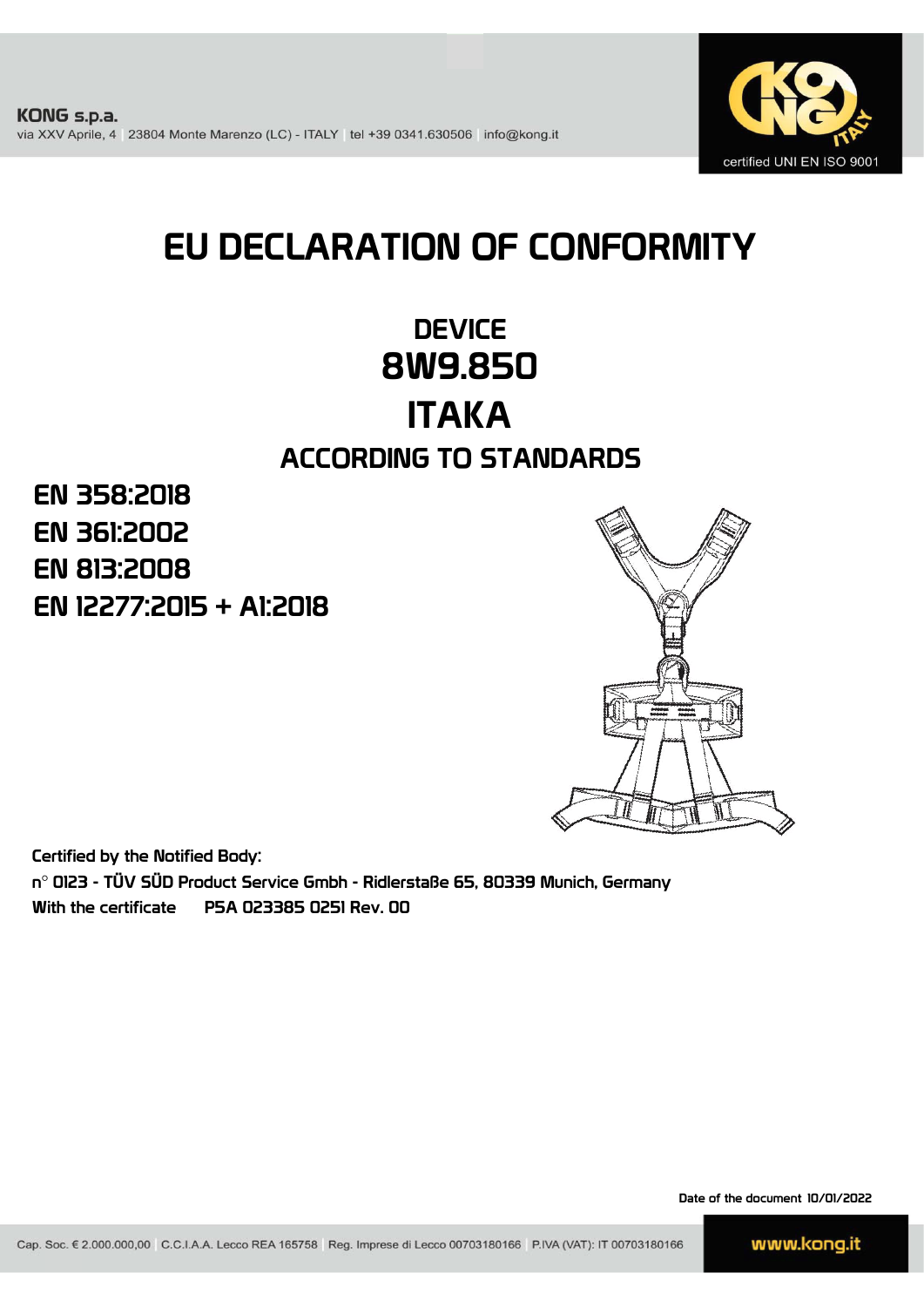

Italiano

## **Dichiarazione di Conformità UE**

La presente Dichiarazione di Conformità è rilasciata sotto l'esclusiva responsabilità del fabbricante:

### **KONG S.p.A. – Via XXV Aprile, 4 – 23804 Monte Marenzo LC – Italia**

Il Dispositivo di Protezione Individuale (DPI)

**8W9.850 ITAKA** Type Commercial name

oggetto della dichiarazione è conforme al Regolamento (UE) 2016/425 e alle normative di armonizzazione dell'Unione Europea:

EN 361:2002 EN 813:2008 EN 12277:2015 + A1:2018 EN 358:2018

L'organismo notificato n° 0123 - TÜV SÜD Product Service Gmbh - Ridlerstaße 65, 80339 Munich, Germany

ha svolto l'esame UE del tipo (modulo B) e ha rilasciato il certificato di esame UE del tipo:

P5A 08 08 23385 0251

Il DPI è oggetto della procedura di valutazione delle conformità al tipo basata sulla garanzia di qualità del processo di produzione (modulo D) sotto la sorveglianza dell'organismo notificato n. 0068 MTIC InterCert S.r.l. (Via G. Leopardi 14, 20123 Milano (MI), Italy).

> **KONG S.p.A. Il Presidente**

Monte Marenzo, 10/01/2022<br>
Monte Marenzo, 10/01/2022<br>
A Marco Bonaiti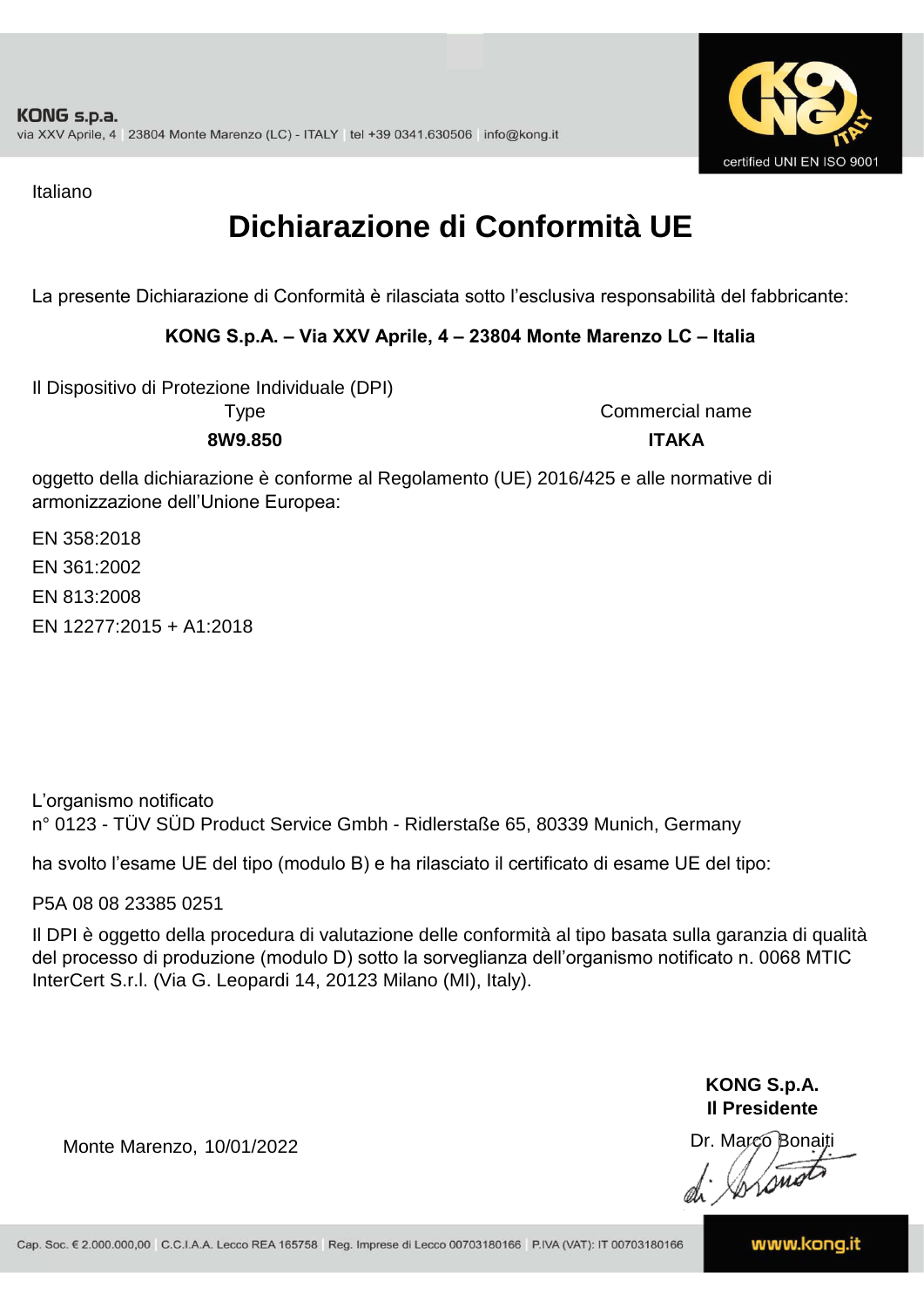

English

## **EU Declaration of Conformity**

This Declaration of Conformity is issued under the exclusive responsibility of the manufacturer:

### **KONG S.p.A. – Via XXV Aprile, 4 – 23804 Monte Marenzo LC – Italia**

The Personal Protective Equipment (PPE) Type Commercial name

**8W9.850 ITAKA**

subject to the declaration complies with Regulation (EU) 2016/425 and with European Union harmonisation standards:

EN 361:2002 EN 813:2008 EN 358:2018 EN 12277:2015 + A1:2018

The notified body

n° 0123 - TÜV SÜD Product Service Gmbh - Ridlerstaße 65, 80339 Munich, Germany Has performed the EU examination for the type (module B), and has issued an EU examination certificate for the type:

P5A 08 08 23385 0251

The PPE is subject to the type conformity assessment procedure, based on the quality assurance of the production process (module D), under surveillance by the notified body n° 0068 MTIC InterCert S.r.l. (Via G. Leopardi 14, 20123 Milano (MI), Italy).

> **KONG S.p.A. The president**

Dr. Marco Bonaiti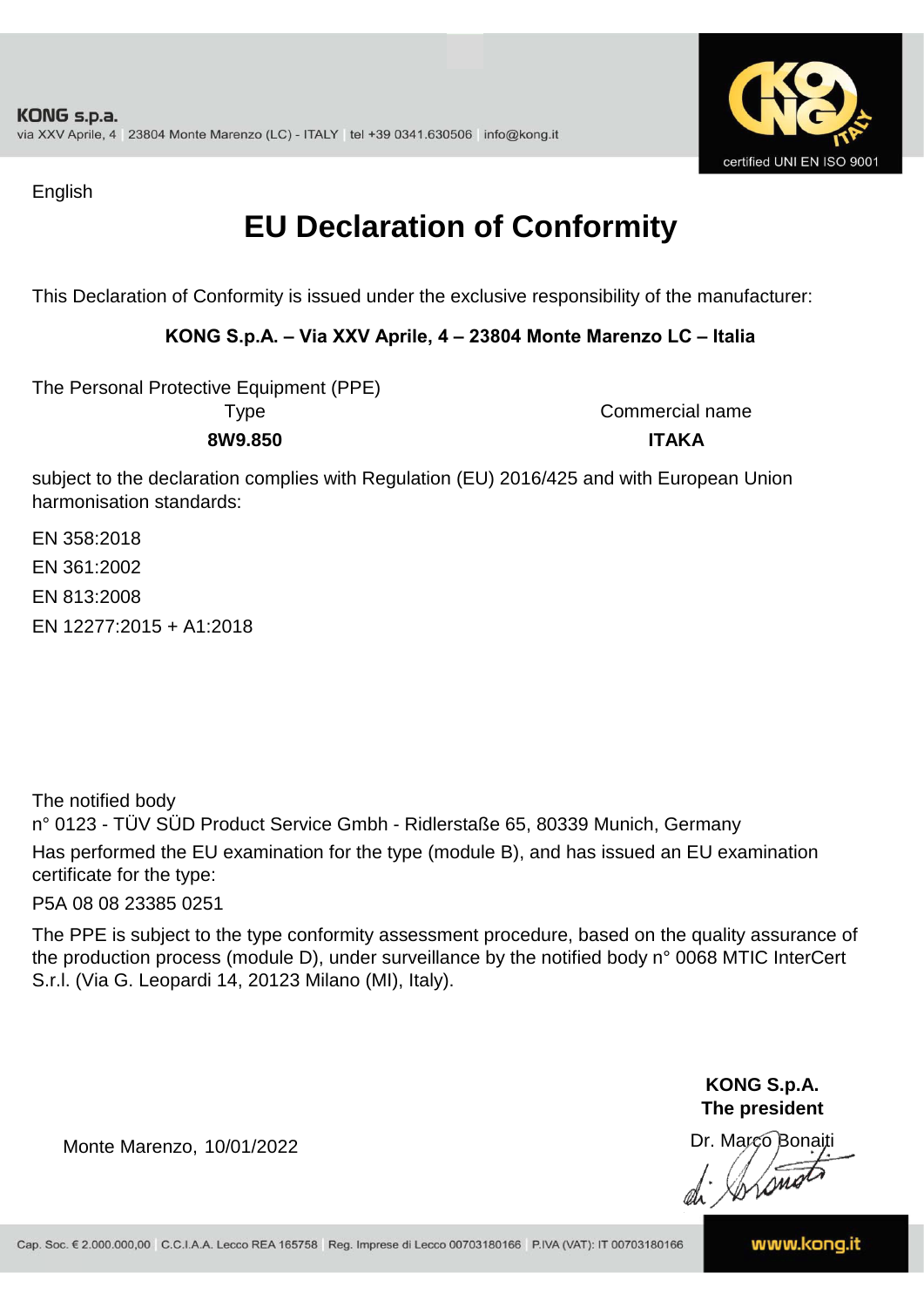

Français

## **Déclaration de conformité UE**

La présente Déclaration de Conformité est délivrée sous la responsabilité exclusive du Fabricant:

### **KONG S.p.A. – Via XXV Aprile, 4 – 23804 Monte Marenzo LC – Italia**

L'Équipement de Protection Individuelle (EPI)

**8W9.850 ITAKA** Type Commercial name

objet de la déclaration est conforme au Règlement (UE) 2016/425 et aux normes d'harmonisation de l'Union Européenne:

EN 358:2018 EN 361:2002 EN 813:2008 EN 12277:2015 + A1:2018

L'organisme notifié n° 0123 - TÜV SÜD Product Service Gmbh - Ridlerstaße 65, 80339 Munich, Germany

a effectué l'examen UE de type (module B) et a délivré le certificat d'examen UE de type:

P5A 08 08 23385 0251

L'EPI est soumis à la procédure d'évaluation de conformité au type sur la base de l'assurance de la qualité du mode de production (module D) sous la supervision de l'organisme notifié n° 0068 MTIC InterCert S.r.l. (Via G. Leopardi 14, 20123 Milano (MI), Italy).

> **KONG S.p.A. Le Président**

Dr. Marco Bonaiti di Aromor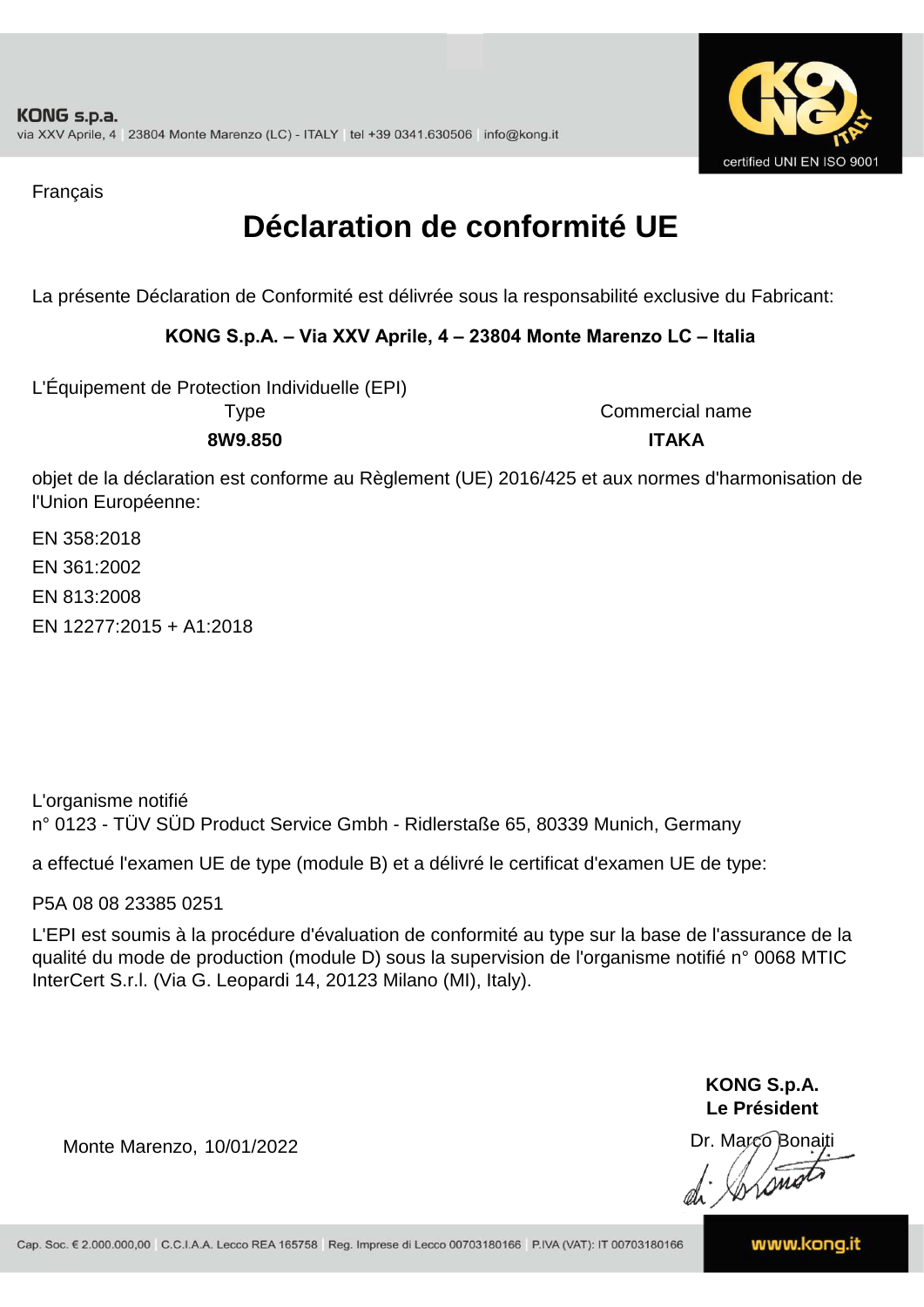

Deutsch

### **EU-Konformitätserklärung**

Die vorliegende Konformitätserklärung wird unter der alleinigen Verantwortung des Herstellers ausgestellt:

### **KONG S.p.A. – Via XXV Aprile, 4 – 23804 Monte Marenzo LC – Italia**

Die persönliche Schutzausrüstung (PSA)

**8W9.850 ITAKA** Type Commercial name

Gegenstand dieser Erklärung, entspricht der EU-Verordnung 2016/425 sowie den harmonisierten Normen der Europäischen Union:

EN 813:2008 EN 12277:2015 + A1:2018 EN 358:2018 EN 361:2002

Die benannte Stelle

n° 0123 - TÜV SÜD Product Service Gmbh - Ridlerstaße 65, 80339 Munich, Germany hat die EU-Baumusterprüfung (Modul B) durchgeführt und die EU-Baumusterprüfbescheinigung ausgestellt:

P5A 08 08 23385 0251

Die PSA ist Gegenstand der Konformitätsbewertung anhand der Baumusterprüfung auf der Grundlage einer Qualitätssicherung des Produktionsprozesses (Modul D) unter der Überwachung durch die benannte Stelle Nr. 0068 MTIC InterCert S.r.l. (Via G. Leopardi 14, 20123 Milano (MI), Italy).

> **KONG S.p.A. Der Vorsitzende**

Dr. Marco Bonaiti

Monte Marenzo, 10/01/2022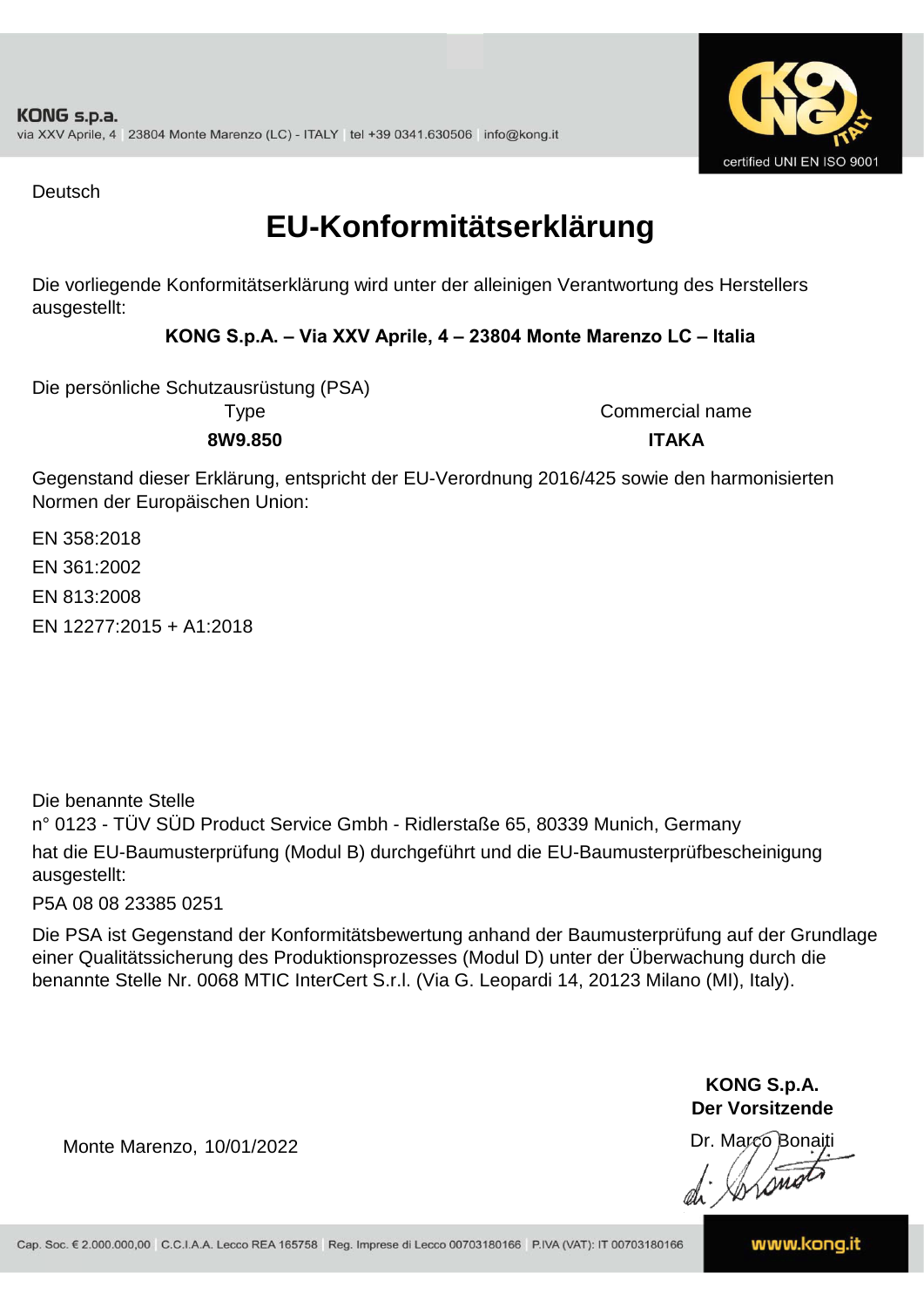

Español

## **Declaración de conformidad UE**

La presente Declaración de Conformidad se expide bajo la exclusiva responsabilidad del fabricante:

### **KONG S.p.A. – Via XXV Aprile, 4 – 23804 Monte Marenzo LC – Italia**

El Equipo de Protección individual (EPI)

Type Commercial name **8W9.850 ITAKA**

objeto de la declaración se ajusta al Reglamento (UE) 2016/425 y a las normativas de armonización de la Unión Europea:

EN 358:2018 EN 12277:2015 + A1:2018 EN 361:2002 EN 813:2008

El organismo notificado n° 0123 - TÜV SÜD Product Service Gmbh - Ridlerstaße 65, 80339 Munich, Germany

ha realizado el examen UE de tipo (módulo B) y ha expedido el certificado de examen UE de tipo:

P5A 08 08 23385 0251

El EPI es objeto del procedimiento de evaluación de la conformidad con el tipo basada en el aseguramiento de la calidad del proceso de producción (módulo D) bajo la supervisión del organismo notificado nº 0426 Italcert (Viale Sarca 336, 20126 Milano (MI), Italy).

> **KONG S.p.A. El Presidente**

Dr. Marco Bonaiti di Aromor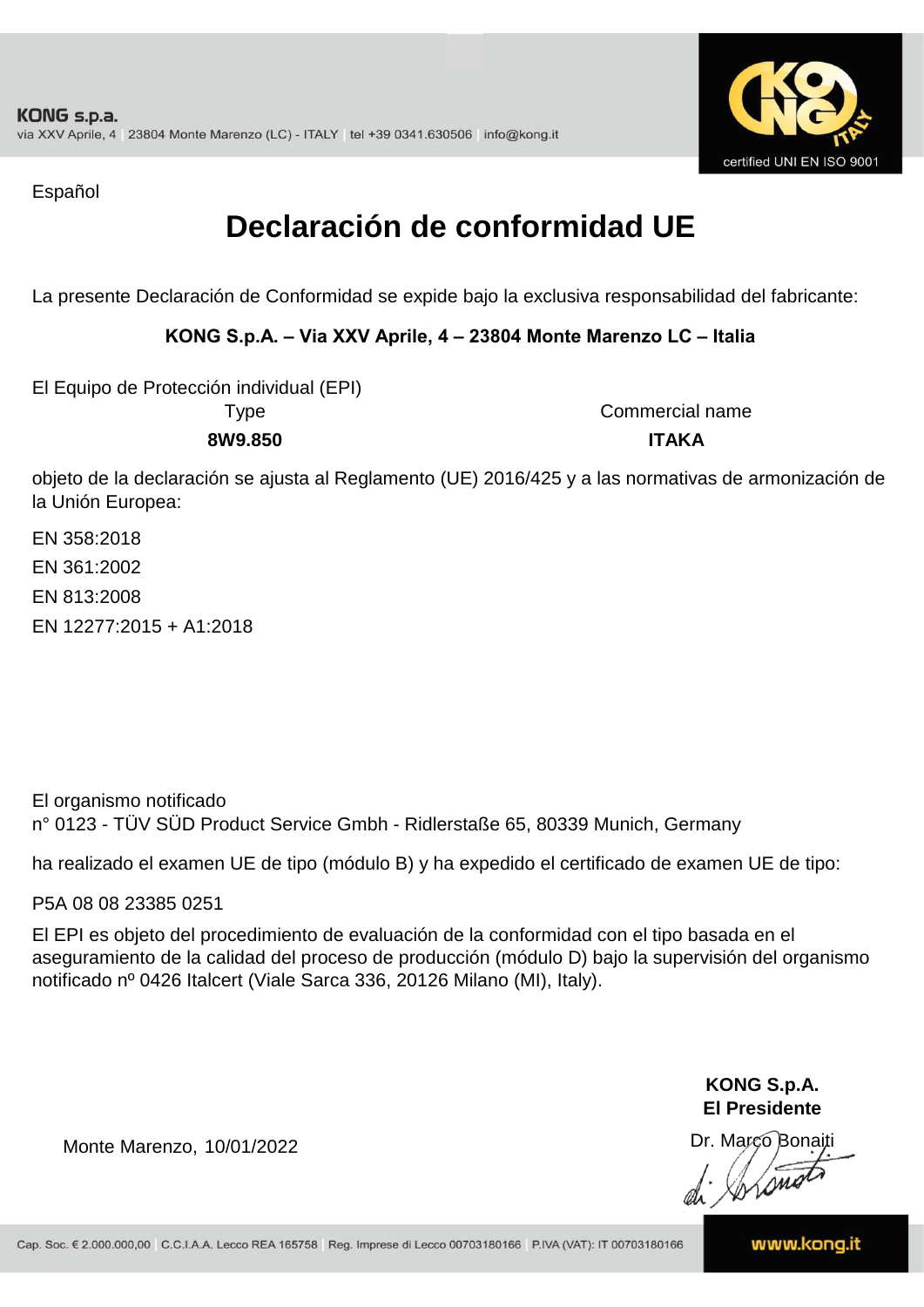

русский

### **Декларация соответствия ЕС**

Настоящая Декларация соответствия выдана под исключительную ответственность производителя:

**KONG S.p.A. – Via XXV Aprile, 4 – 23804 Monte Marenzo LC – Italia**

Средство индивидуальной защиты (СИЗ)

Type Commercial name **8W9.850 ITAKA**

предмет декларации соответствует Регламенту (ЕС) 2016/425 и гармонизированным стандартам Европейского Союза:

EN 358:2018 EN 361:2002 EN 813:2008

EN 12277:2015 + A1:2018

Уполномоченный орган

n° 0123 - TÜV SÜD Product Service Gmbh - Ridlerstaße 65, 80339 Munich, Germany провел испытание типового образца на соответствие требованиям ЕС (модуль B) и выдал сертификат испытаний типового образца на соответствие требованиям ЕС:

P5A 08 08 23385 0251

СИЗ является предметом процедуры оценки соответствия типовому образцу, основанной на обеспечении качества производственного процесса (модуль D) под наблюдением уполномоченного органа № 0068 — органа сертификации MTIC InterCert S.r.l. (Via G. Leopardi 14, 20123 Milano (MI), Italy).

> **KONG S.p.A. Президент**

Dr. Marco Bonaiti

Monte Marenzo, 10/01/2022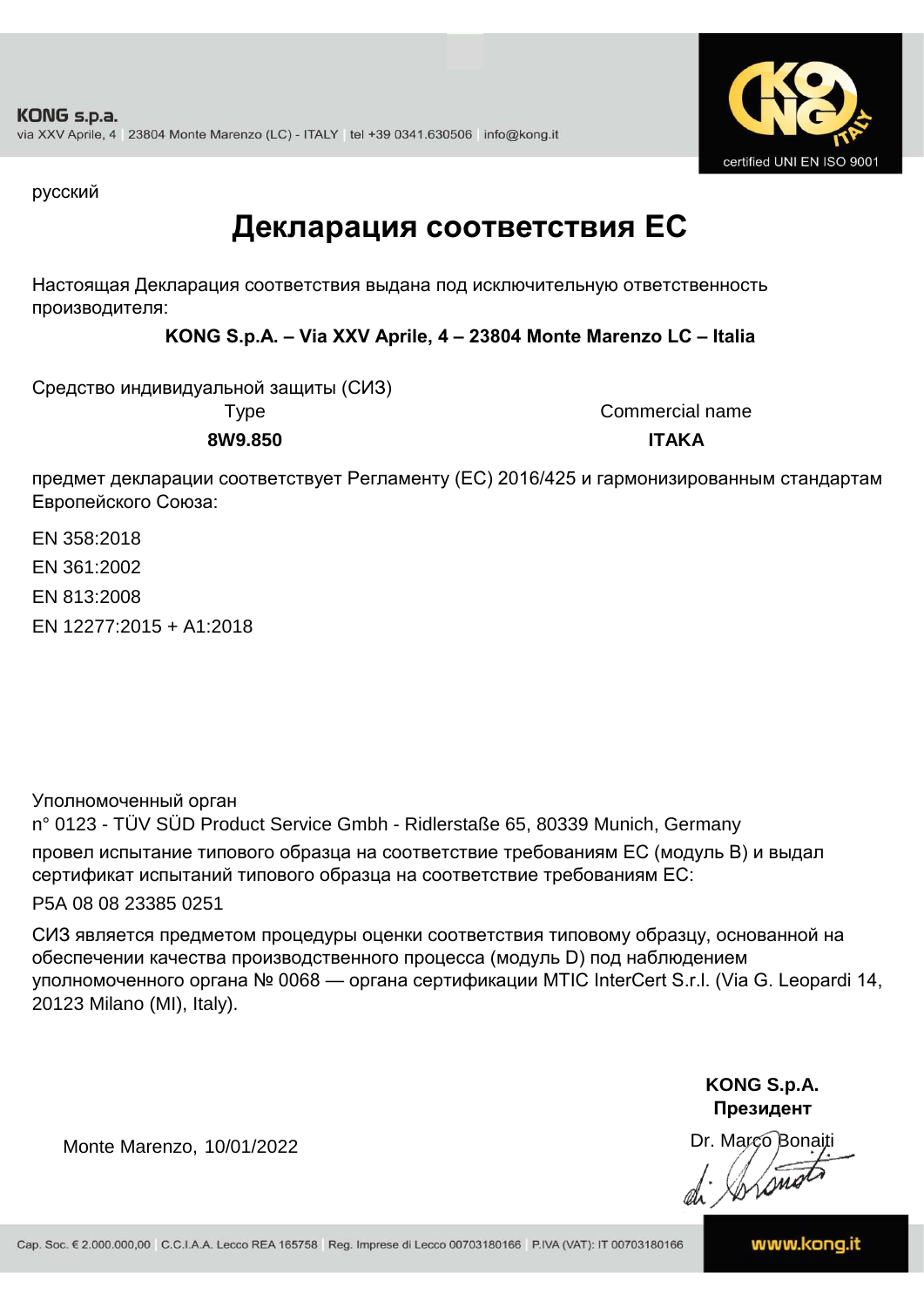

#### 中文

## **EU**符合性声明

本"符合性声明"由以下制造商全权负责发布:

#### **KONG S.p.A. – Via XXV Aprile, 4 – 23804 Monte Marenzo LC – Italia**

个人保护装备(PPE)

Type Commercial name **8W9.850 ITAKA**

本声明的目标符合法规 (EU) 2016/425和欧盟统一标准的规定:

EN 358:2018

EN 361:2002

EN 813:2008

EN 12277:2015 + A1:2018

欧盟公告机构 n° 0123 - TÜV SÜD Product Service Gmbh - Ridlerstaße 65, 80339 Munich, Germany

进行了欧盟型式检验(模式B) 并颁发了欧盟型式检验证书:

P5A 08 08 23385 0251

PPE (个人保护装备) 在0068号公告机构MTIC InterCert S.r.l. (Via G. Leopardi 14, 20123 Milano (MI), Italy)的监督下, 在生产过程质量保证 ( 模式D) 的基础上进行合格评定程序。

> **KONG S.p.A. 总裁**

Dr. Marco Bonaiti di Stono

Monte Marenzo, 10/01/2022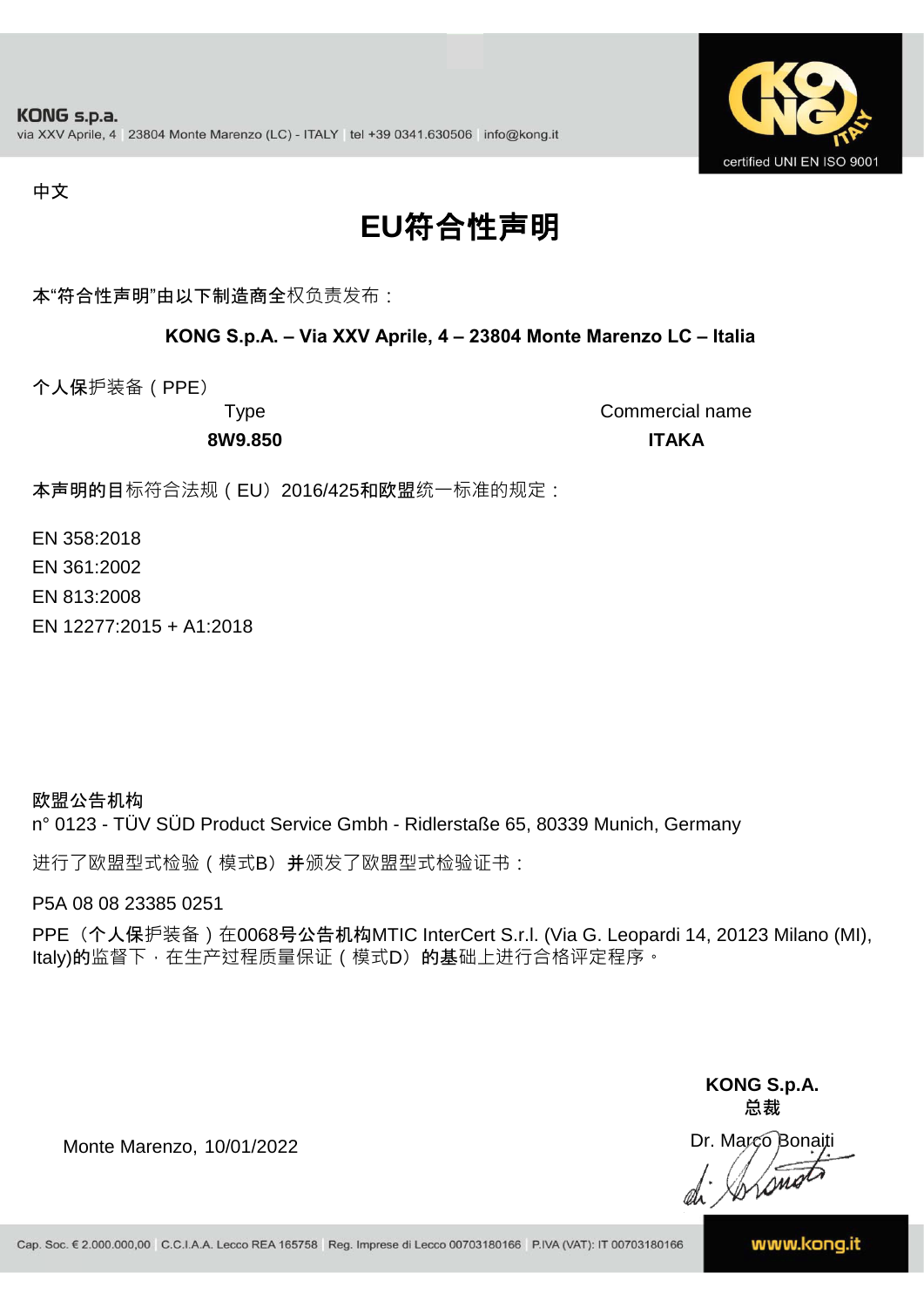

българск

### **Декларация за съответствие EU**

Настоящата Декларация за съответствие се издава под изключителната отговорност на производителя:

**KONG S.p.A. – Via XXV Aprile, 4 – 23804 Monte Marenzo LC – Italia**

Личното предпазно средство (ЛПС) **8W9.850 ITAKA**

Type Commercial name

предмет на настоящата декларация е в съответствие с Регламент (ЕU) 2016/425 и хармонизираните стандарти на Европейския съюз:

EN 12277:2015 + A1:2018 EN 358:2018 EN 361:2002 EN 813:2008

Нотифицираният организъм

n° 0123 - TÜV SÜD Product Service Gmbh - Ridlerstaße 65, 80339 Munich, Germany е провел изпитване EU за типово одобрение (формуляр "B") и е издал сертификат за типово одобрение ЕU:

P5A 08 08 23385 0251

Личното предпазно средство (ЛПС) е предмет на процедура за оценка на съответствието, основаваща се на гаранция на качеството на производствения процес (формуляр "D") под наблюдението на нотифицирания организъм № 0068 MTIC InterCert S.r.l. (Via G. Leopardi 14, 20123 Milano (MI), Italy).

> **KONG S.p.A. Председател**

Dr. Marco Bonaiti di Arono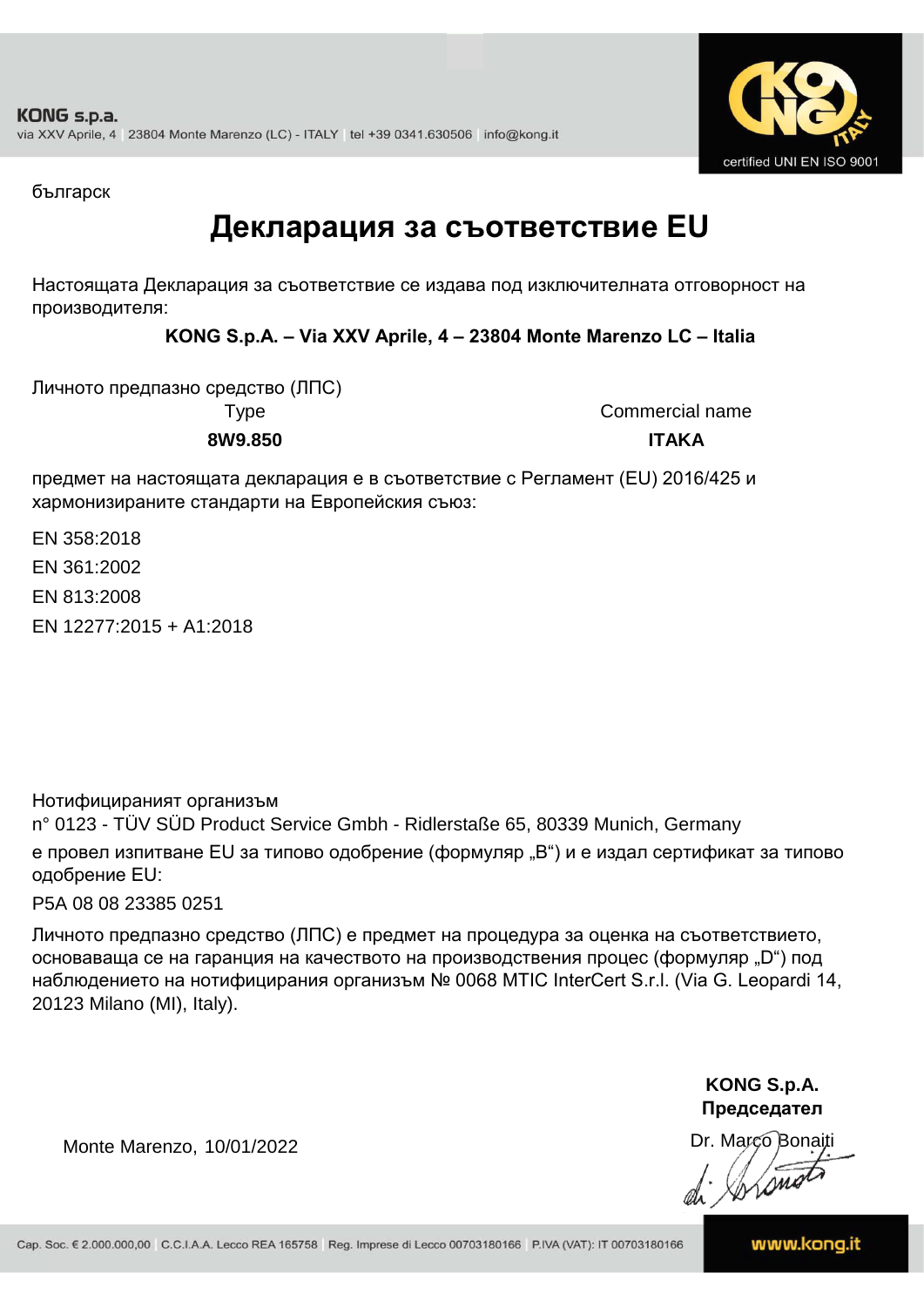

čeština

## **UE prohlášení o shodě**

Toto prohlášení o shodě je učiněno na výhradní zodpovědnost výrobce:

### **KONG S.p.A. – Via XXV Aprile, 4 – 23804 Monte Marenzo LC – Italia**

Osobní ochranný prostředek (OOP)

Type Commercial name **8W9.850 ITAKA**

který je předmětem prohlášení, splňuje požadavky nařízení (EU) 2016/425 a harmonizačních právních předpisů Evropské unie:

EN 358:2018 EN 361:2002 EN 813:2008 EN 12277:2015 + A1:2018

Oznámený subjekt n° 0123 - TÜV SÜD Product Service Gmbh - Ridlerstaße 65, 80339 Munich, Germany

provedl UE přezkoušení typu (modul B) a vydal certifikát UE přezkoušení typu:

P5A 08 08 23385 0251

OOP podléhá postupu posouzení shody s typem založené na zajištění jakosti výrobního procesu (modul D) pod dohledem oznámeného subjektu č. 0068 MTIC InterCert S.r.l. (Via G. Leopardi 14, 20123 Milano (MI), Italy).

> **KONG S.p.A. Předseda**

Dr. Marco Bonaiti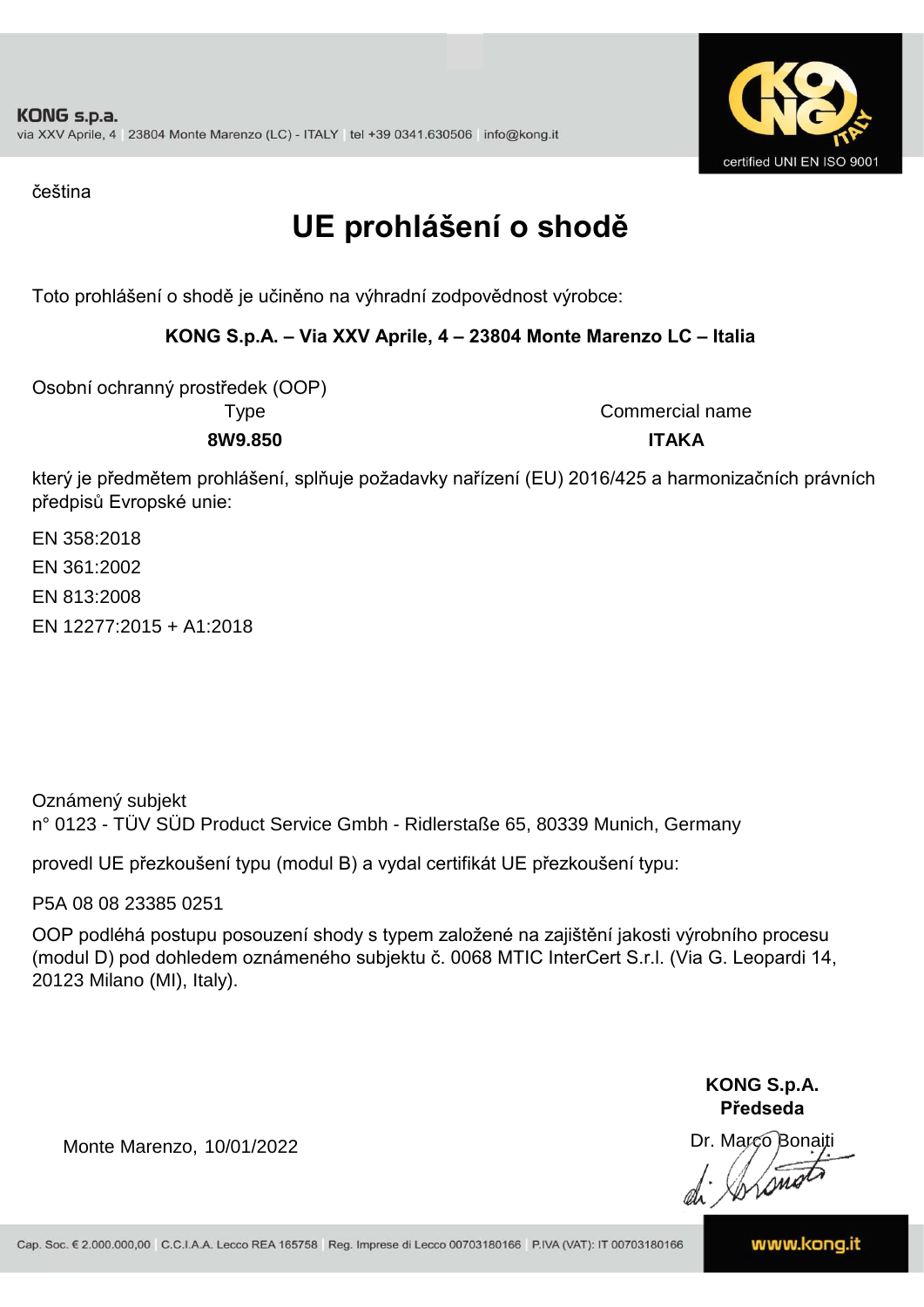

Hrvatski

## **EU Izjava o sukladnosti**

Ova se izjava o sukladnosti izdaje pod isključivom odgovornošću proizvođača:

**KONG S.p.A. – Via XXV Aprile, 4 – 23804 Monte Marenzo LC – Italia**

Osobna zaštitna oprema (OZO)

Type Commercial name **8W9.850 ITAKA**

Predmet izjave u skladu je s Uredbom (EU) 2016/425 i sa zakonodavstvom Unije o usklađivanju:

EN 12277:2015 + A1:2018 EN 358:2018 EN 361:2002 EN 813:2008

Prijavljeno tijelo n° 0123 - TÜV SÜD Product Service Gmbh - Ridlerstaße 65, 80339 Munich, Germany

obavilo je EU ispitivanje tipa (modul B) i izdalo potvrdu o EU ispitivanju tipa:

P5A 08 08 23385 0251

OZO je predmet postupka ocjenjivanja sukladnosti s tipom na temelju osiguranja kvalitete proizvodnog postupka (modul D) pod nadzorom prijavljenog tijela br. 0068 MTIC InterCert S.r.l. (Via G. Leopardi 14, 20123 Milano (MI), Italy).

> **KONG S.p.A. Direktor**

Dr. Marco Bonaiti

Monte Marenzo, 10/01/2022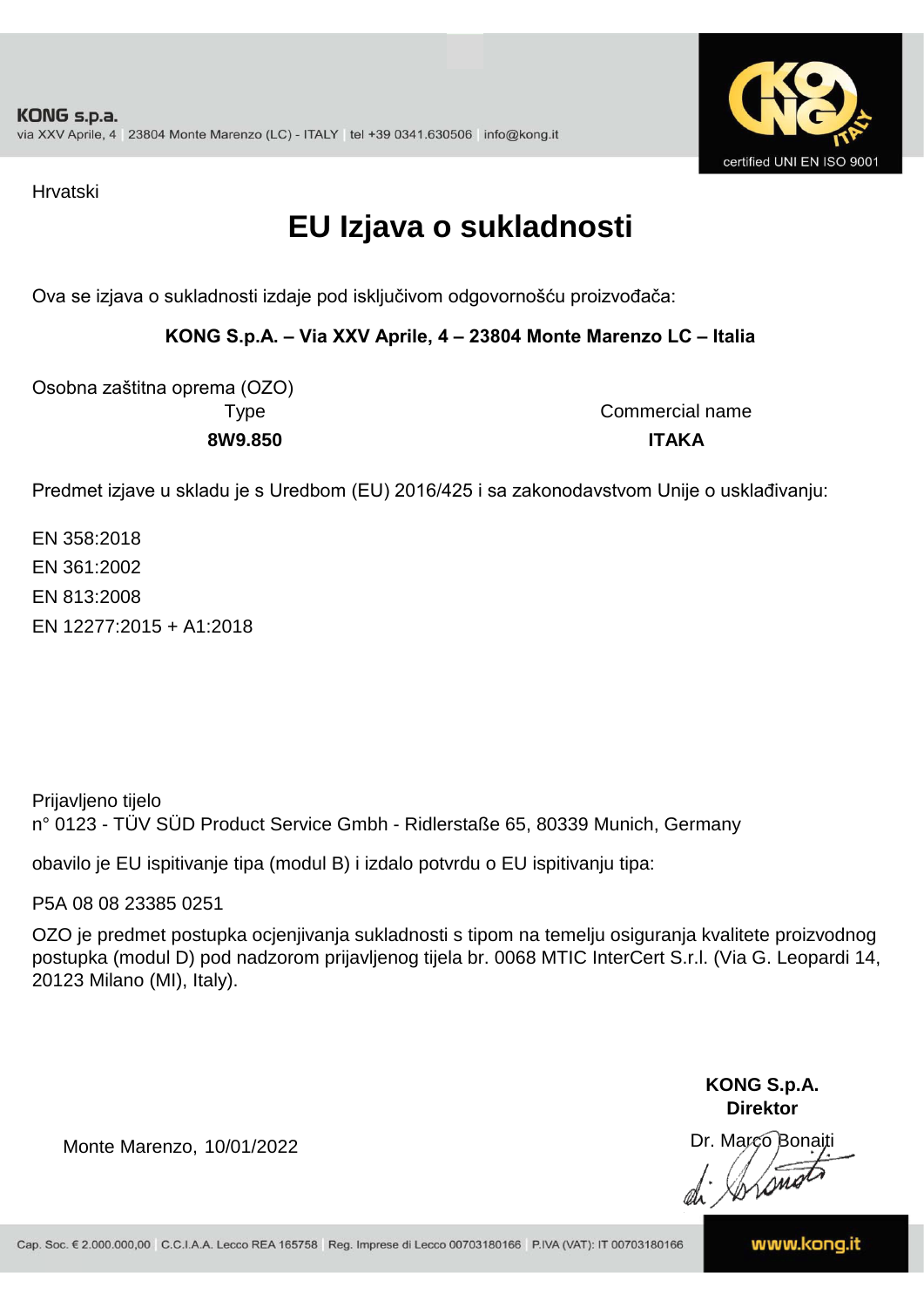

Dansk

### **EU-overensstemmelseserklæring**

Denne overensstemmelseserklæring udstedes på fabrikantens ansvar:

### **KONG S.p.A. – Via XXV Aprile, 4 – 23804 Monte Marenzo LC – Italia**

Det personlige værnemiddel (PPE - PV'er)

Type Commercial name **8W9.850 ITAKA**

anført i erklæringen er i overensstemmelse med forordning (EU) nr. 2016/425 og med EUharmoniseringslovgivningen:

EN 358:2018 EN 361:2002 EN 813:2008 EN 12277:2015 + A1:2018

Det bemyndigede organ n° 0123 - TÜV SÜD Product Service Gmbh - Ridlerstaße 65, 80339 Munich, Germany

har foretaget en EU-typeafprøvning (Modul B) og har udstedt EU-typeafprøvningsattest:

P5A 08 08 23385 0251

Det personlige værnemiddel er genstand for proceduren for typeoverensstemmelse på grundlag af kvalitetssikring af fremstillingsprocessen (modul D) under tilsyn fra det bemyndigede organ nr. 0068 MTIC InterCert S.r.l. (Via G. Leopardi 14, 20123 Milano (MI), Italy).

> **KONG S.p.A. Formand**

Dr. Marco Bonaiti di Aromor

Monte Marenzo, 10/01/2022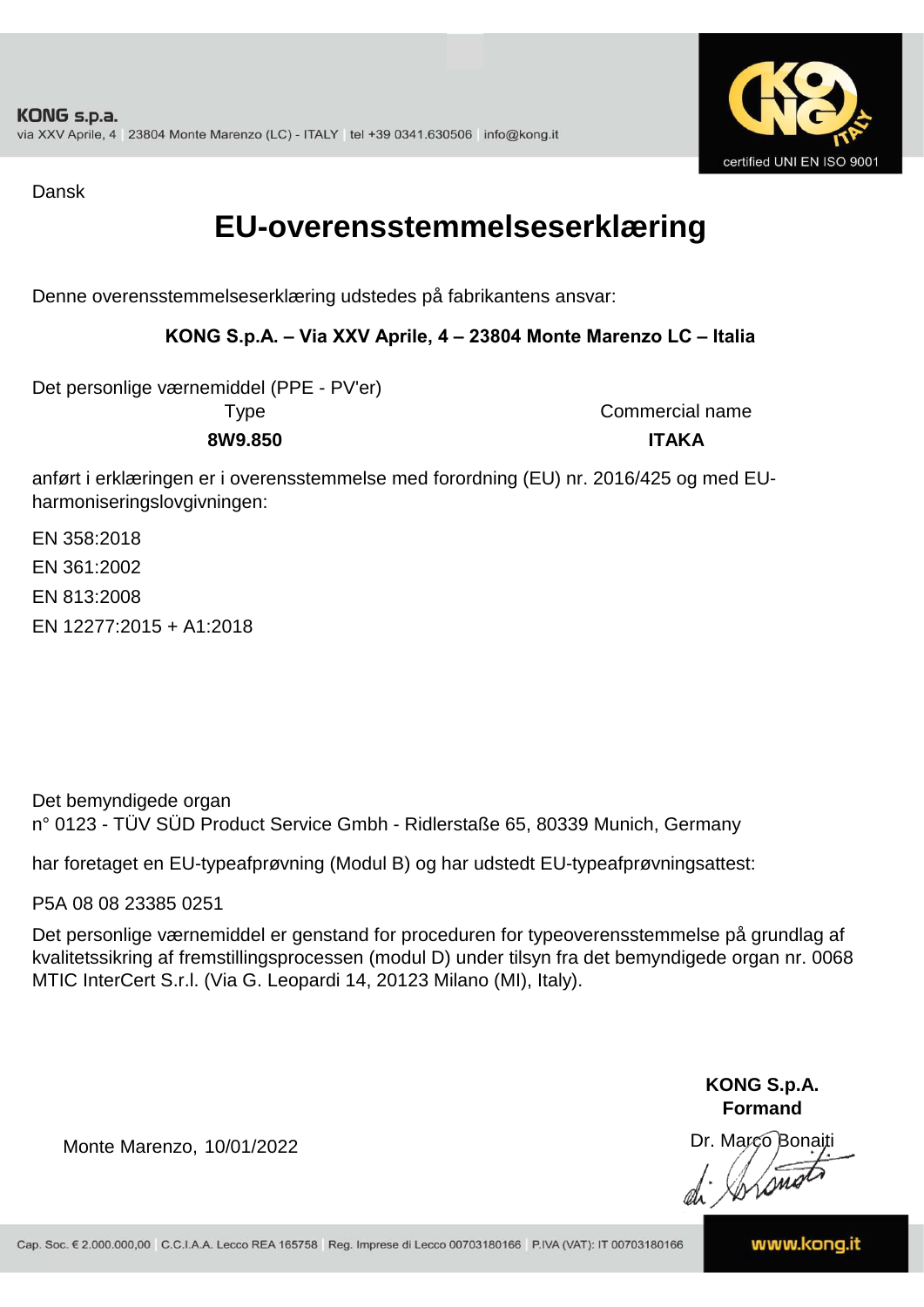

**Nederlands** 

### **EU-conformiteitsverklaring**

Deze conformiteitsverklaring wordt verstrekt op eigen verantwoording van de fabrikant:

#### **KONG S.p.A. – Via XXV Aprile, 4 – 23804 Monte Marenzo LC – Italia**

Type Commercial name Het persoonlijk beschermingsmiddel (PBM)

**8W9.850 ITAKA**

voorwerp van deze verklaring, voldoet aan de Verordening (EU) 2016/425 en de harmonisatiewetgeving van de Europese Unie:

EN 12277:2015 + A1:2018 EN 358:2018 EN 361:2002 EN 813:2008

De aangemelde instantie n° 0123 - TÜV SÜD Product Service Gmbh - Ridlerstaße 65, 80339 Munich, Germany

heeft het EU-typeonderzoek (module B) verricht en het certificaat van EU-typeonderzoek afgegeven:

P5A 08 08 23385 0251

Het PBM is onderworpen aan de conformiteitsbeoordelingsprocedure met het type op basis van kwaliteitsborging van het productieproces (module D) onder toezicht van de aangemelde instantie Italcert nr. 0068 MTIC InterCert S.r.l. (Via G. Leopardi 14, 20123 Milano (MI), Italy).

> **KONG S.p.A. De voorzitter**

Dr. Marco Bonaiti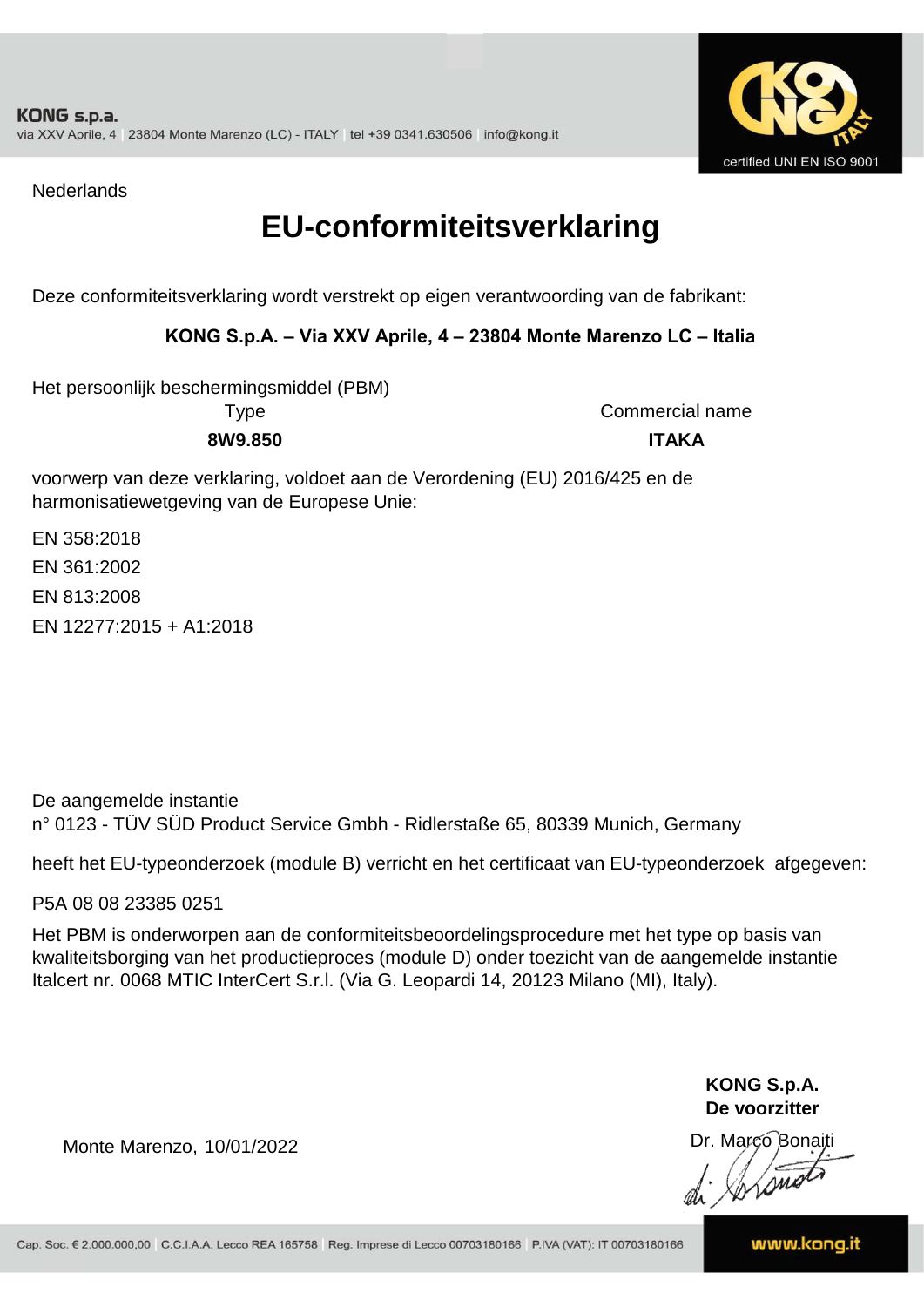

Eesti

### **EL-i vastavusdeklaratsioon**

See vastavusdeklaratsioon on välja antud järgmise tootja ainuvastutusel:

### **KONG S.p.A. – Via XXV Aprile, 4 – 23804 Monte Marenzo LC – Italia**

Isikukaitsevahend

Type Commercial name **8W9.850 ITAKA**

vastavusdeklaratsiooniga hõlmatud isikukaitsevahend vastab määrusele (EL) 2016/425 ja Euroopa Liidu ühtlustamisõigusaktidele:

EN 358:2018 EN 361:2002 EN 813:2008 EN 12277:2015 + A1:2018

Teavitatud asutus n° 0123 - TÜV SÜD Product Service Gmbh - Ridlerstaße 65, 80339 Munich, Germany

on teinud tüübihindamise (moodul B) ja väljastanud tüübihindamissertifikaadi:

P5A 08 08 23385 0251

Isikukaitsevahendile kohaldatakse tootmiskvaliteedi tagamisel põhinevat tüübivastavuse hindamise menetlust (moodul B) teavitatud asutuse 0068 MTIC InterCert S.r.l. (Via G. Leopardi 14, 20123 Milano (MI), Italy) järelevalve all.

**KONG S.p.A. Esimees** Ðr. Março Bonaiti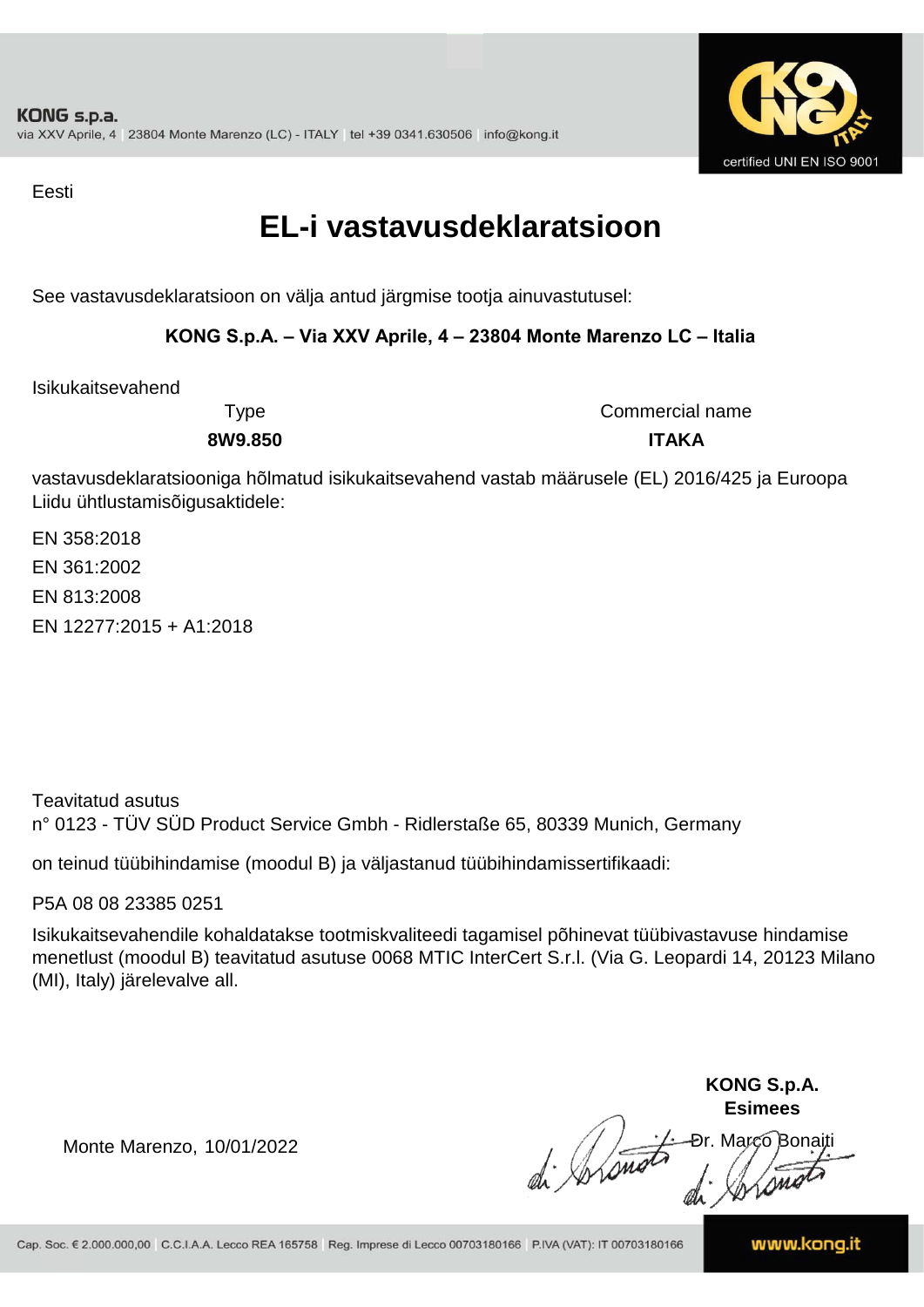

Suomi

### **EU-vaatimustenmukaisuusvakuutus**

Tämä vaatimustenmukaisuusvakuutus on annettu valmistajan yksinomaisella vastuulla:

**KONG S.p.A. – Via XXV Aprile, 4 – 23804 Monte Marenzo LC – Italia**

Type Commercial name Vakuutuksen kohteena oleva henkilönsuojain

**8W9.850 ITAKA**

on neuvoston asetuksen (EU) N:o 2016/425 ja unionin yhdenmukaistamislainsäädännön mukainen:

EN 12277:2015 + A1:2018 EN 358:2018 EN 361:2002 EN 813:2008

Ilmoitettu laitos n° 0123 - TÜV SÜD Product Service Gmbh - Ridlerstaße 65, 80339 Munich, Germany

suoritti EU-tyyppitarkastuksen (moduuli B) ja antoi EU-tyyppitarkastustodistuksen:

P5A 08 08 23385 0251

Henkilönsuojaimeen sovelletaan tuotantoprosessin laadunvarmistukseen perustuvaa tyypinmukaisuutta (moduuli D) ilmoitetun laitoksen MTIC InterCert S.r.l. (Via G. Leopardi 14, 20123 Milano (MI), Italy) numero 0068 valvonnassa.

> **KONG S.p.A. Presidentti**

Dr. Marco Bonaiti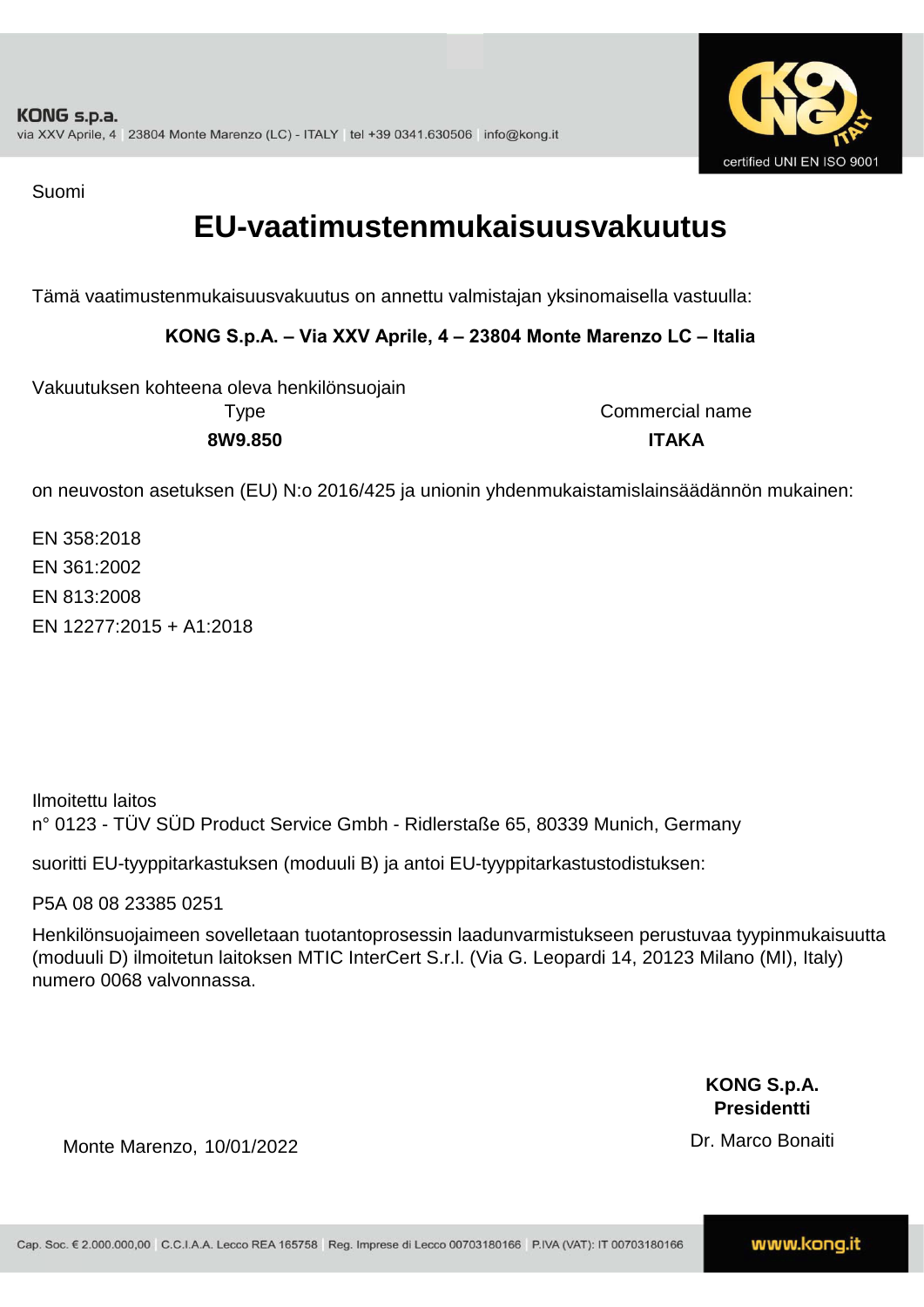

Gàidhlig

## **Dearbhú Comhréireachta de chuid AE**

Eisítear an Dearbhú Comhréireachta seo faoi fhreagracht eisiach an monaróra:

#### **KONG S.p.A. – Via XXV Aprile, 4 – 23804 Monte Marenzo LC – Italia**

Comhlíonann an Trealamh Cosanta Pearsanta (TCP)

Type Commercial name **8W9.850 ITAKA**

faoi réir an dearbhaithe Rialachán (AE) 2016/425 agus caighdeáin chomhchuibhithe an Aontais Eorpaigh:

EN 358:2018 EN 361:2002 EN 813:2008 EN 12277:2015 + A1:2018

An comhlacht dá dtugtar fógra n° 0123 - TÜV SÜD Product Service Gmbh - Ridlerstaße 65, 80339 Munich, Germany

rinne sé an scrúdú AE don chineál (modúl B), agus d'eisigh sé deimhniú ar chineálscrúdú AE:

P5A 08 08 23385 0251

Tá an TCP faoi réir an nós imeachta um measúnú comhréireacha cineálacha, bunaithe ar dhearbhú cáilíochta an phróisis táirgthe (modúl D), faoi fhaireachas an chomhlachta dá dtugtar fógra, uimh. 0068 MTIC InterCert S.r.l. (Via G. Leopardi 14, 20123 Milano (MI), Italy).

> **KONG S.p.A. An tUachtarán**

Dr. Marco Bonaiti di Stonom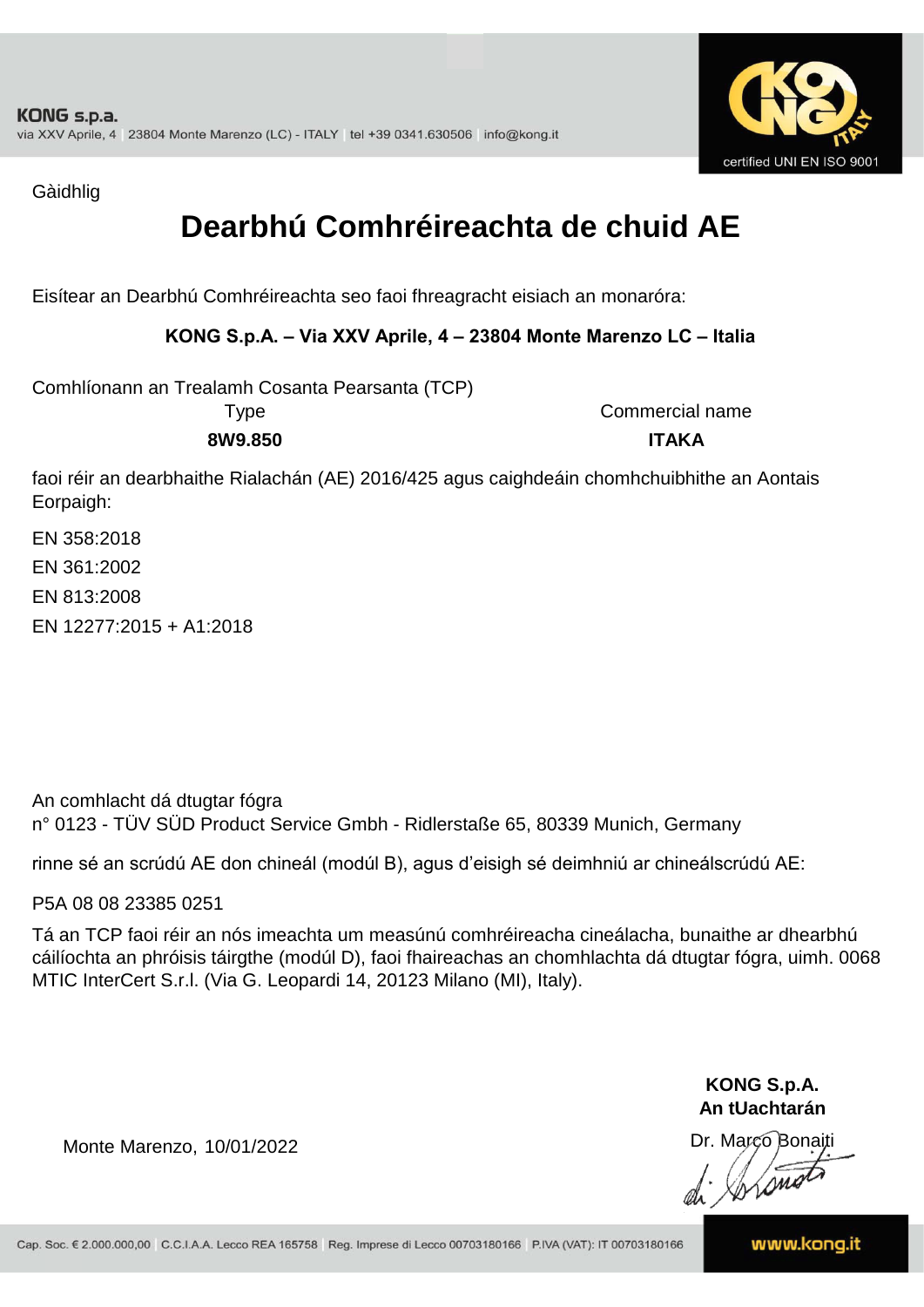

Ελληνικά

## **Δήλωση συμμόρφωσης ΕE**

Η παρούσα δήλωση συμμόρφωσης εκδίδεται με την αποκλειστική ευθύνη του κατασκευαστή:

### **KONG S.p.A. – Via XXV Aprile, 4 – 23804 Monte Marenzo LC – Italia**

Η συσκευή ατομικής προστασίας (ΜΑΠ)

Type Commercial name **8W9.850 ITAKA**

αντικείμενο της δήλωσης συμμορφώνεται με τον κανονισμό (ΕΕ) 2016/425 και τα πρότυπα εναρμόνισης της Ευρωπαϊκής Ένωσης:

EN 358:2018

EN 361:2002

EN 813:2008

EN 12277:2015 + A1:2018

Ο κοινοποιημένος οργανισμός

n° 0123 - TÜV SÜD Product Service Gmbh - Ridlerstaße 65, 80339 Munich, Germany πραγματοποίησε την εξέταση τύπου ΕΕ (έγγραφο Β) και εξέδωσε το πιστοποιητικό εξέτασης ΕΕ του τύπου:

P5A 08 08 23385 0251

Το ΜΑΠ υπόκειται στη διαδικασία αξιολόγησης της συμμόρφωσης τύπου με βάση τη διασφάλιση ποιότητας της παραγωγικής διαδικασίας (έγγραφο D) υπό την εποπτεία του κοινοποιημένου οργανισμού αριθ. 0068 MTIC InterCert S.r.l. (Via G. Leopardi 14, 20123 Milano (MI), Italy).

> **KONG S.p.A. Ο Πρόεδρος**

Dr. Marco Bonaiti di Arono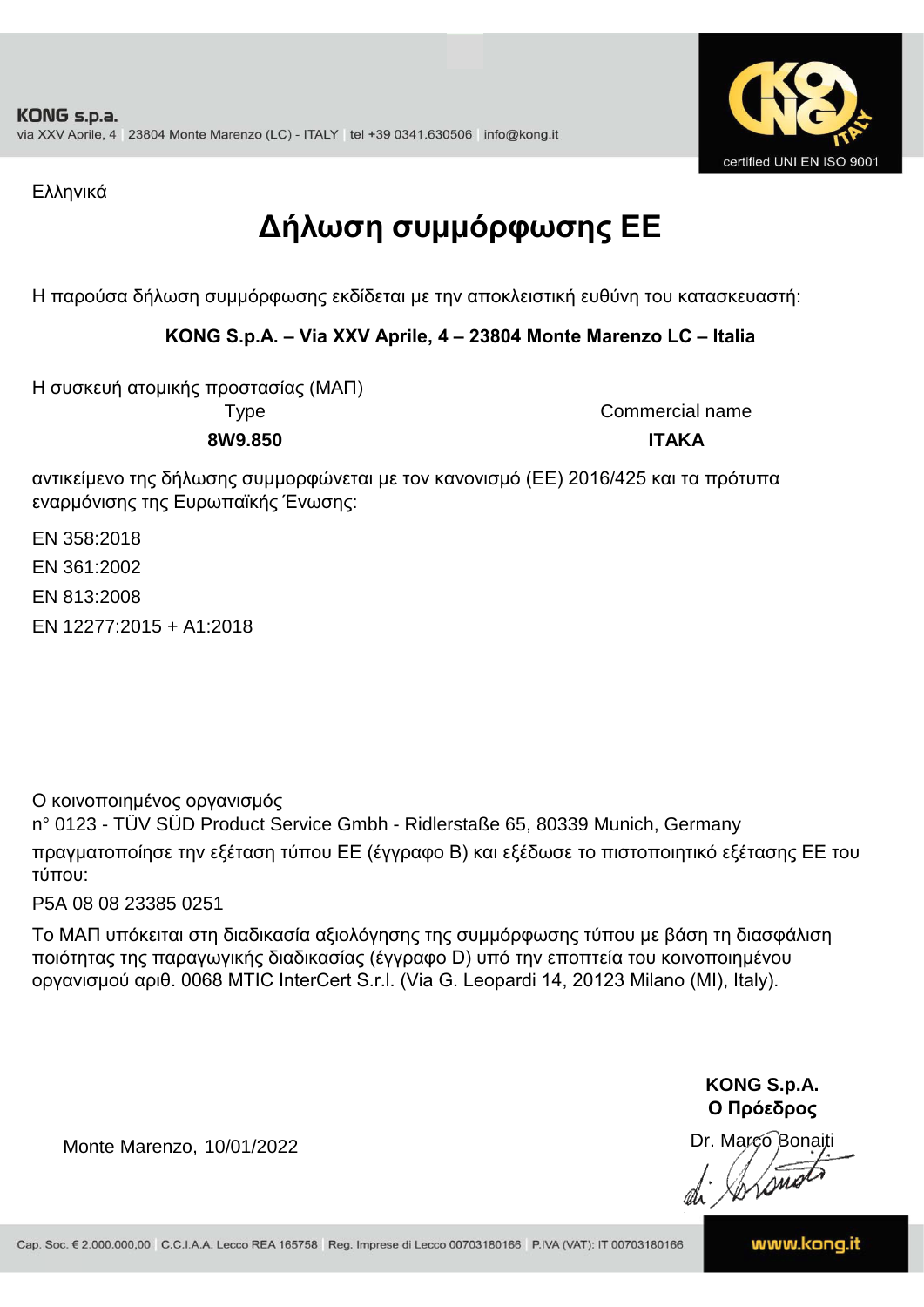

Magyar

## **EU Megfelelőségi nyilatkozat**

Ez a Megfelelőségi nyilatkozat az alábbi gyártó kizárólagos felelőssége alatt került kibocsátásra:

**KONG S.p.A. – Via XXV Aprile, 4 – 23804 Monte Marenzo LC – Italia**

Az egyéni védőfelszerelés

Type Commercial name **8W9.850 ITAKA**

mely a nyilatkozat tárgyát képezi, megfelel az (EU) 2016/425 szabályozásának és az Európai Unió harmonizált szabványainak:

EN 358:2018 EN 361:2002 EN 813:2008 EN 12277:2015 + A1:2018

A bejelentett szervezet n° 0123 - TÜV SÜD Product Service Gmbh - Ridlerstaße 65, 80339 Munich, Germany

elvégezte az EU-típusvizsgálatot ("B" modul), és kiadta az EU-típusvizsgálati tanúsítványt:

P5A 08 08 23385 0251

Az egyéni védőfelszerelés a gyártási folyamat minőség biztosításán alapuló megfelelőségértékelés tárgya (D modul), melynek felügyeletét az MTIC InterCert S.r.l. (Via G. Leopardi 14, 20123 Milano (MI), Italy) 0426 sz. hitelesítést végző szervezet végzi.

> **KONG S.p.A. Elnök**

Dr. Marco Bonaiti di Aromor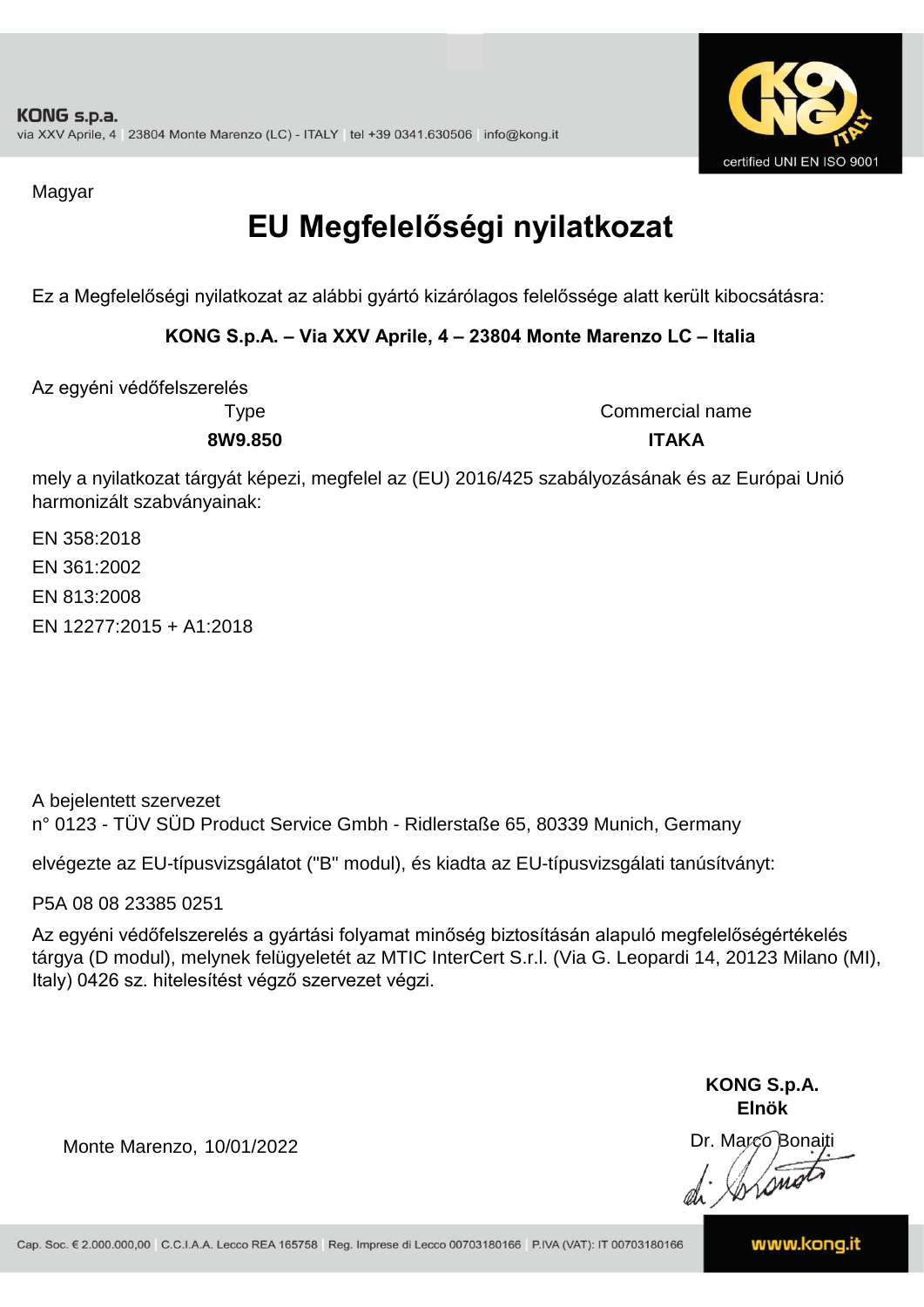

Latviešu

## **ES atbilstības deklarācija**

Šī atbilstības deklarācija ir izdota vienīgi uz ražotāja atbildību:

### **KONG S.p.A. – Via XXV Aprile, 4 – 23804 Monte Marenzo LC – Italia**

Individuālais aizsardzības līdzeklis (IAL)

Type Commercial name **8W9.850 ITAKA**

deklarācijas priekšmets atbilst Regulai (ES) 2016/425 un Eiropas Savienības saskaņošanas tiesību aktiem:

EN 12277:2015 + A1:2018 EN 358:2018 EN 361:2002 EN 813:2008

Paziņotā struktūra n° 0123 - TÜV SÜD Product Service Gmbh - Ridlerstaße 65, 80339 Munich, Germany

veica ES tipa pārbaudi (B modulis) un izdeva ES tipa pārbaudes sertifikātu:

P5A 08 08 23385 0251

Uz IAL attiecas atbilstības novērtēšanas procedūra "Atbilstība tipam, pamatojoties uz kvalitātes nodrošināšanu ražošanas procesā" (D modulis) paziņotās struktūras MTIC InterCert S.r.l. (Via G. Leopardi 14, 20123 Milano (MI), Italy), Nr. 0068 uzraudzībā.

> **KONG S.p.A. Priekšsēdētājs**

Dr. Marco Bonaiti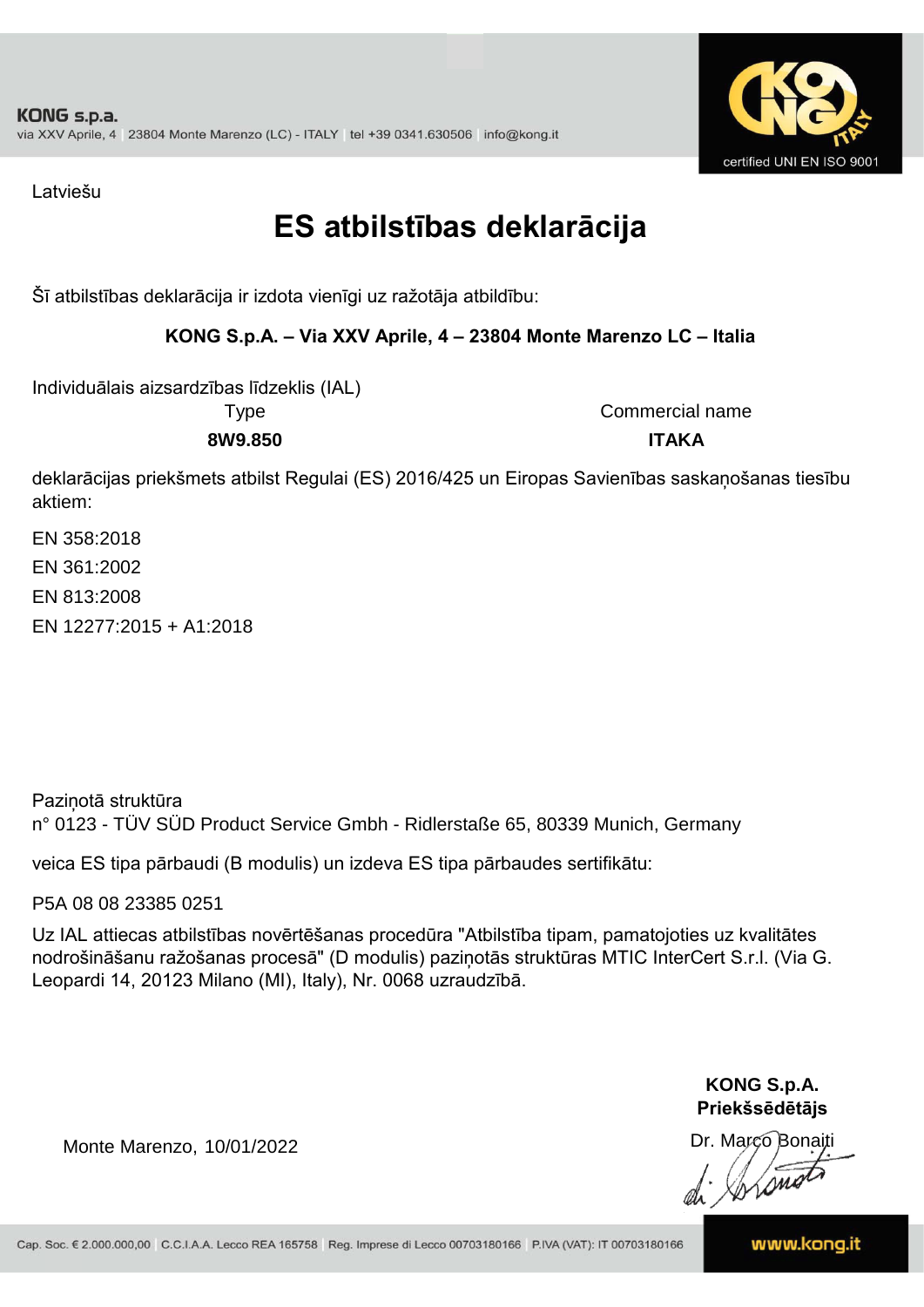

Lietuvių

## **ES atitikties deklaracija**

Ši atitikties deklaracija išduota tik gamintojo išimtine atsakomybe:

**KONG S.p.A. – Via XXV Aprile, 4 – 23804 Monte Marenzo LC – Italia**

Asmeninės Apsaugos Priemonė (IAL) **8W9.850 ITAKA**

Type Commercial name

deklaracijos objektas atitinka (ES) Reglamentą 2016/425 ir Europos Sąjungos derinimo teisės aktus:

EN 358:2018 EN 361:2002 EN 813:2008 EN 12277:2015 + A1:2018

Notifikuotoji įstaiga n° 0123 - TÜV SÜD Product Service Gmbh - Ridlerstaße 65, 80339 Munich, Germany

atliko ES tyrimą tipo (B modulis) ir išdavė ES tyrimo sertifikatą tipo:

P5A 08 08 23385 0251

AAP taikoma atitikties vertinimo pagal tipą procedūra, pagrįsta gamybos proceso kokybės užtikrinimu (D modulis), prižiūrint notifikuotajai įstaigai nr. 0068 MTIC InterCert S.r.l. (Via G. Leopardi 14, 20123 Milano (MI), Italy).

> **KONG S.p.A. Prezidentas**

Dr. Marco Bonaiti di Arono

Monte Marenzo, 10/01/2022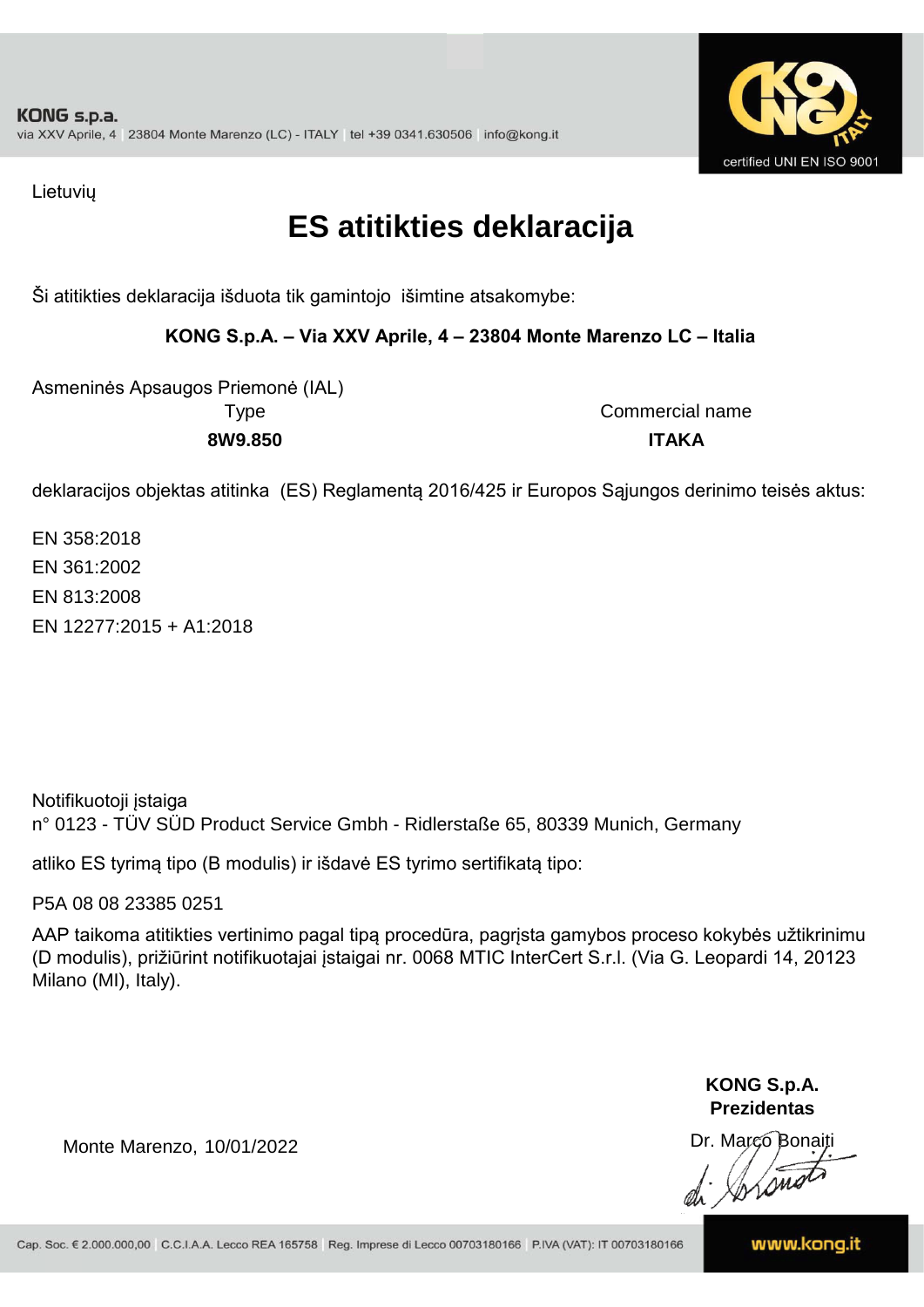

Malti

## **Dikjarazzjoni ta' Konformità tal-UE**

Id-Dikjarazzjoni ta' Konformità tinħareġ taħt ir-responsabbiltà unika tal-manifattur:

#### **KONG S.p.A. – Via XXV Aprile, 4 – 23804 Monte Marenzo LC – Italia**

It-Tagħmir ta' Protezzjoni Personali (TPP-PPE)

Type Commercial name **8W9.850 ITAKA**

l-għan tad-dikjarazzjoni huwa f'konformità ma' Regolament (UE) 2016/425 u tal-istandards t'armonizzazzjoni tal-Unjoni Ewropea:

EN 12277:2015 + A1:2018 EN 358:2018 EN 361:2002 EN 813:2008

Il-korp notifikat n° 0123 - TÜV SÜD Product Service Gmbh - Ridlerstaße 65, 80339 Munich, Germany

wettaq l-eżami tal-UE tat-tip (modulu B) u ħareġ iċ-ċertifikat tal-eżami tal-UE tat-tip:

P5A 08 08 23385 0251

It-TPI huwa suġġett għall-proċedura ta' valutazzjoni għat-tip abbażi tal-garanzija ta' kwalità tal-proċess ta' produzzjoni (modulu D) taħt is-sorveljanza tal-korp notifikat nru.0068 MTIC InterCert S.r.l. (Via G. Leopardi 14, 20123 Milano (MI), Italy).

> **KONG S.p.A. Iċ-Ċermin**

Dr. Marco Bonaiti di Aromor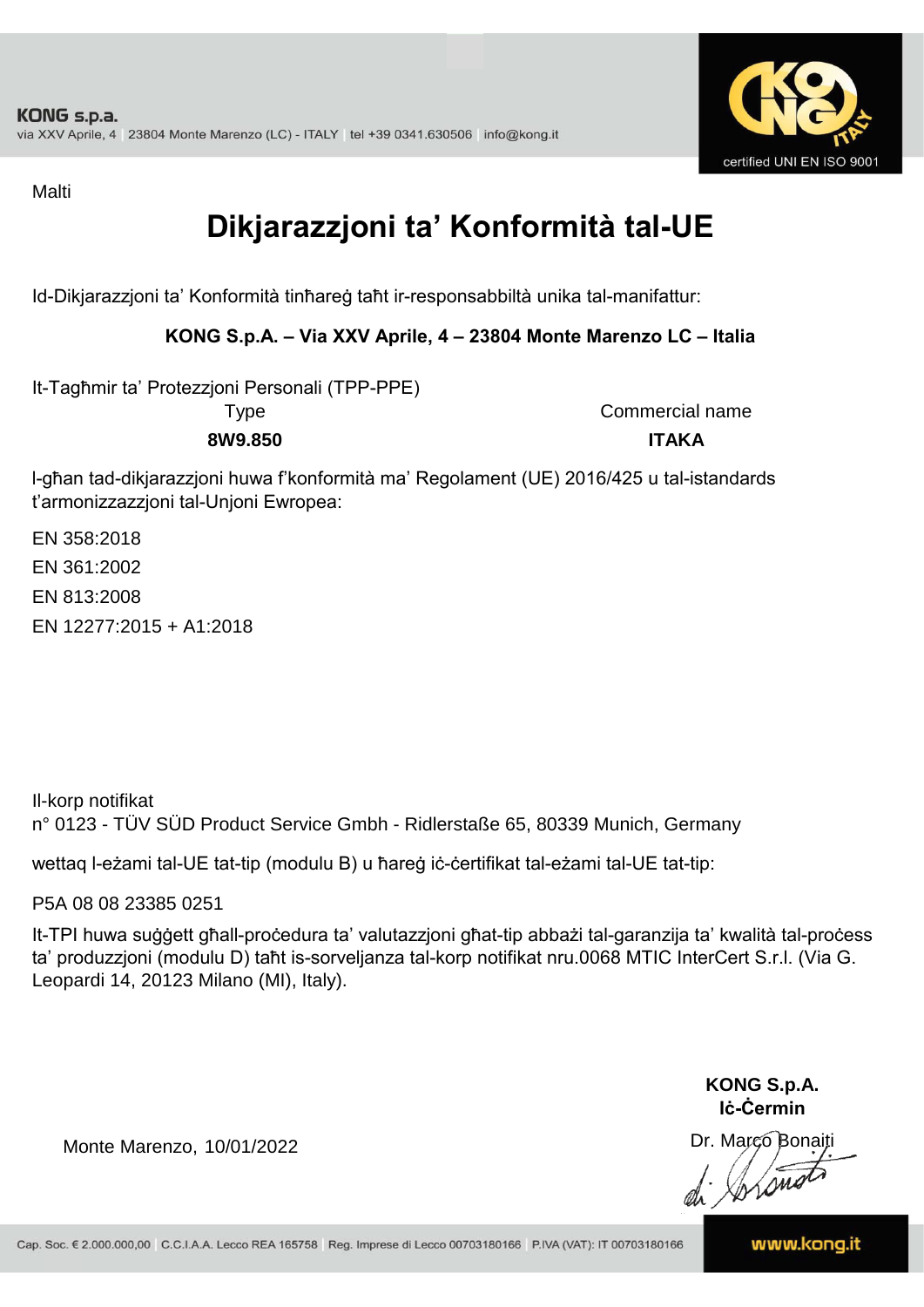

Polskie

## **Deklaracji zgodności WE**

Niniejsza Deklaracja Zgodności została wydana na wyłączną odpowiedzialność producenta:

**KONG S.p.A. – Via XXV Aprile, 4 – 23804 Monte Marenzo LC – Italia**

Środek Ochrony Indywidualnej (ŚOI)

Type Commercial name **8W9.850 ITAKA**

przedmiot deklaracji jest zgodny z Rozporządzeniem (WE) 2016/425 i z normami zharmonizowanymi Unii Europejskiej:

EN 358:2018 EN 361:2002 EN 813:2008 EN 12277:2015 + A1:2018

Notyfikowany organ n° 0123 - TÜV SÜD Product Service Gmbh - Ridlerstaße 65, 80339 Munich, Germany

wykonał badanie typu WE (moduł B) i wydał świadectwo badania typu WE:

P5A 08 08 23385 0251

ŚOI jest przedmiotem procedury oceny zgodności z typem, opierającej się na zapewnieniu jakości procesu produkcyjnego (moduł D) pod nadzorem notyfikowanego organu nr 0068 MTIC InterCert S.r.l. (Via G. Leopardi 14, 20123 Milano (MI), Italy).

> **KONG S.p.A. Prezes**

Dr. Marco Bonaiti di Arono

Monte Marenzo, 10/01/2022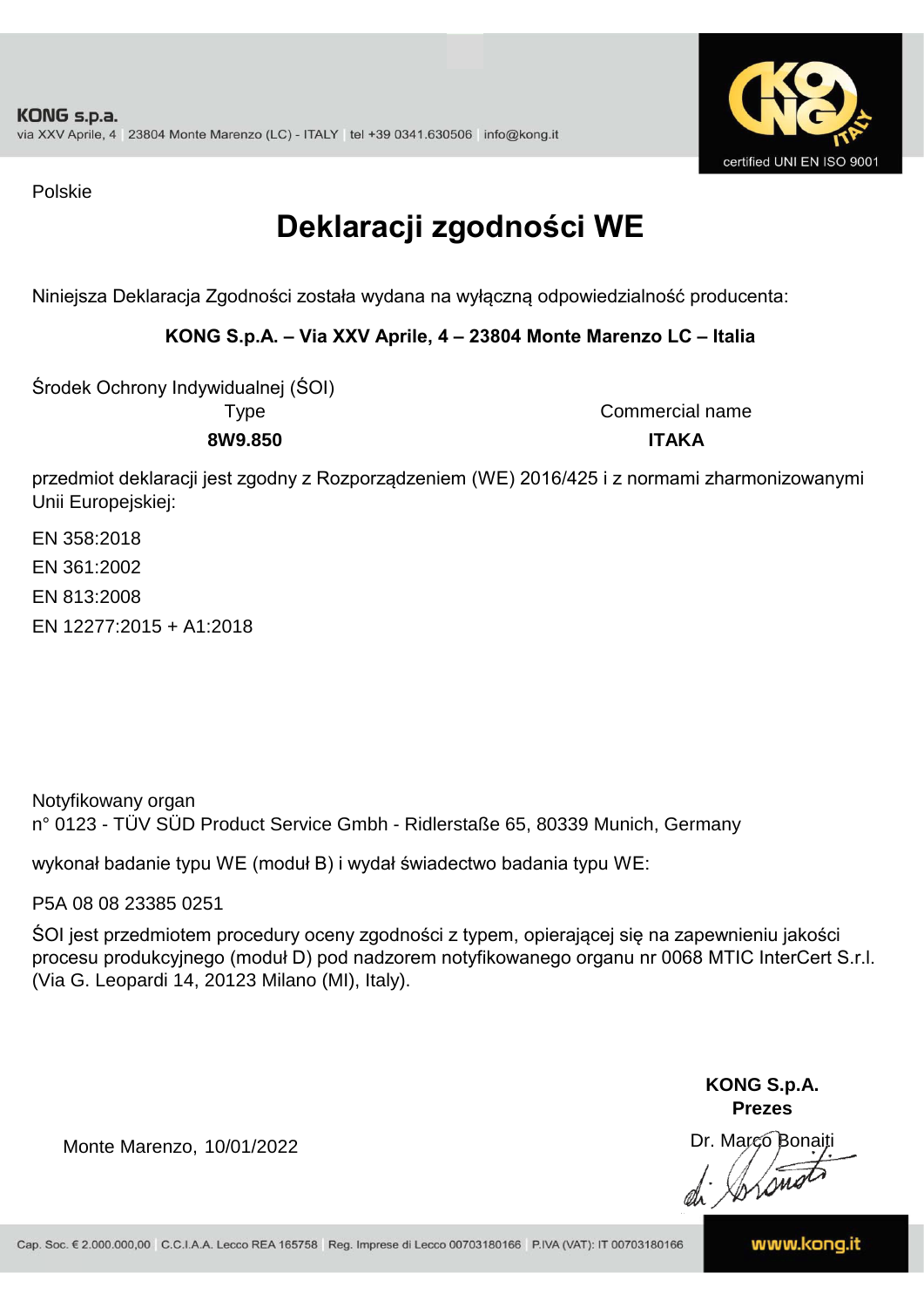

Português

## **Declaração de conformidade UE**

A presente Declaração de Conformidade é emitida sob a exclusiva responsabilidade do fabricante:

### **KONG S.p.A. – Via XXV Aprile, 4 – 23804 Monte Marenzo LC – Italia**

O Equipamento de Proteção Individual (EPI)

Type Commercial name **8W9.850 ITAKA**

objeto da declaração está em conformidade com o Regulamento (UE) 2016/425 e com as normas de harmonização da União Europeia:

EN 12277:2015 + A1:2018 EN 361:2002 EN 813:2008 EN 358:2018

O organismo notificado n° 0123 - TÜV SÜD Product Service Gmbh - Ridlerstaße 65, 80339 Munich, Germany

efetuou o exame UE de tipo (Módulo B) e emitiu o certificado de exame UE de tipo:

P5A 08 08 23385 0251

O EPI está sujeito ao procedimento de avaliação de conformidade com o tipo baseado na garantia da qualidade do processo de produção (módulo D) sob vigilância do organismo notificado n0068 MTIC InterCert S.r.l. (Via G. Leopardi 14, 20123 Milano (MI), Italy).

> **KONG S.p.A. O Presidente**

Dr. Marco Bonaiti di Arono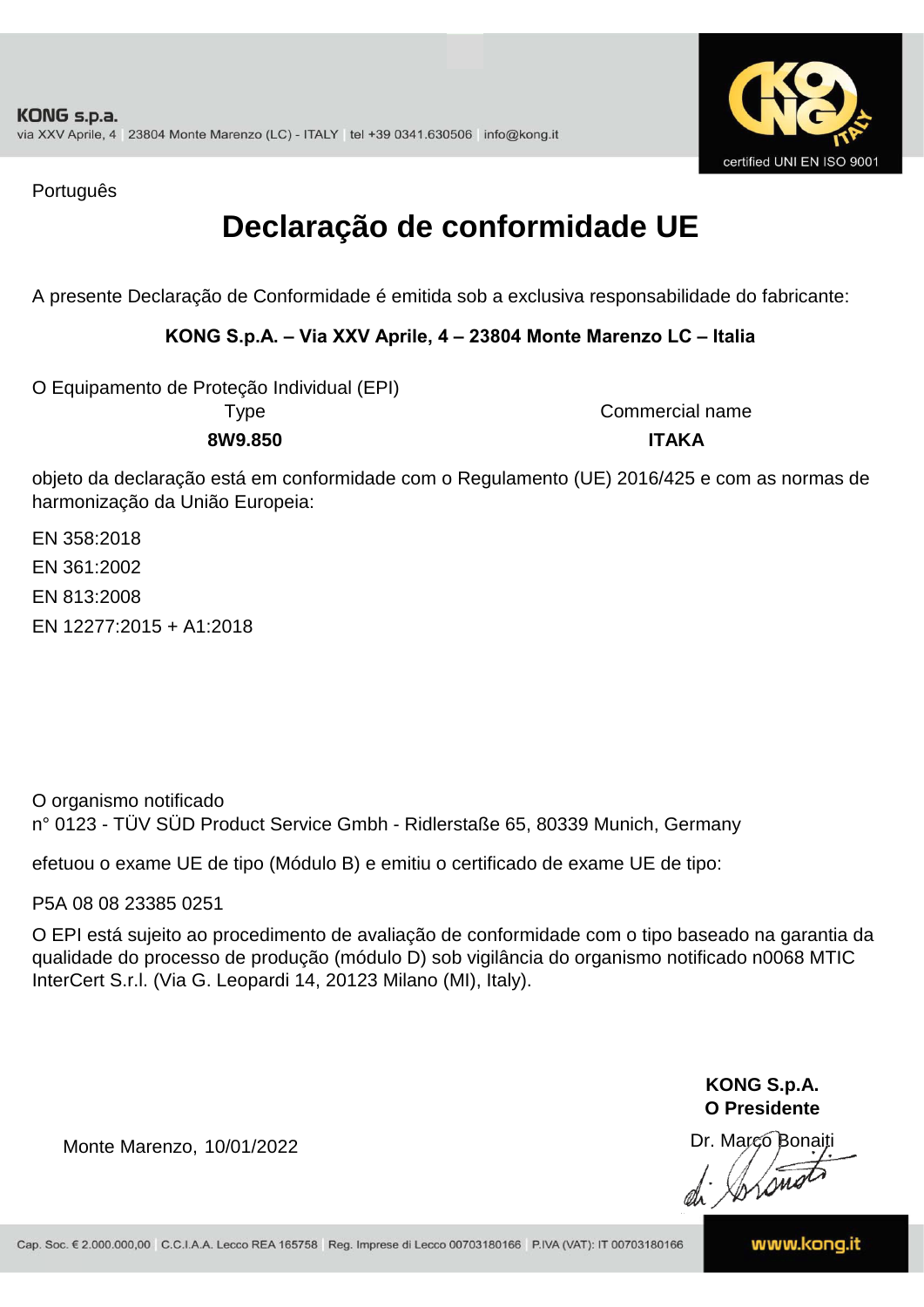

Română

## **Declarație de conformitate UE**

Prezenta declarație de conformitate este eliberată pe răspunderea exclusivă a producătorului:

### **KONG S.p.A. – Via XXV Aprile, 4 – 23804 Monte Marenzo LC – Italia**

Echipamentul individual de protecție (EIP)

Type

Commercial name **8W9.850 ITAKA**

obiectul declarației, este conform cu Regulamentul (UE) 2016/425 și legislația armonizată a Uniunii Europene:

EN 358:2018 EN 361:2002 EN 813:2008 EN 12277:2015 + A1:2018

Organismul notificat n° 0123 - TÜV SÜD Product Service Gmbh - Ridlerstaße 65, 80339 Munich, Germany

a efectuat examinarea UE de tip (modulul B) și a eliberat certificatul de examinare UE de tip:

P5A 08 08 23385 0251

EIP face obiectul procedurii de evaluare a conformității de tip bazată pe asigurarea calității procesului de producție (modulul D) sub supravegherea organismului notificat nr. 0068 MTIC InterCert S.r.l. (Via G. Leopardi 14, 20123 Milano (MI), Italy).

> **KONG S.p.A. Președinte**

Dr. Marco Bonaiti di Arono

Monte Marenzo, 10/01/2022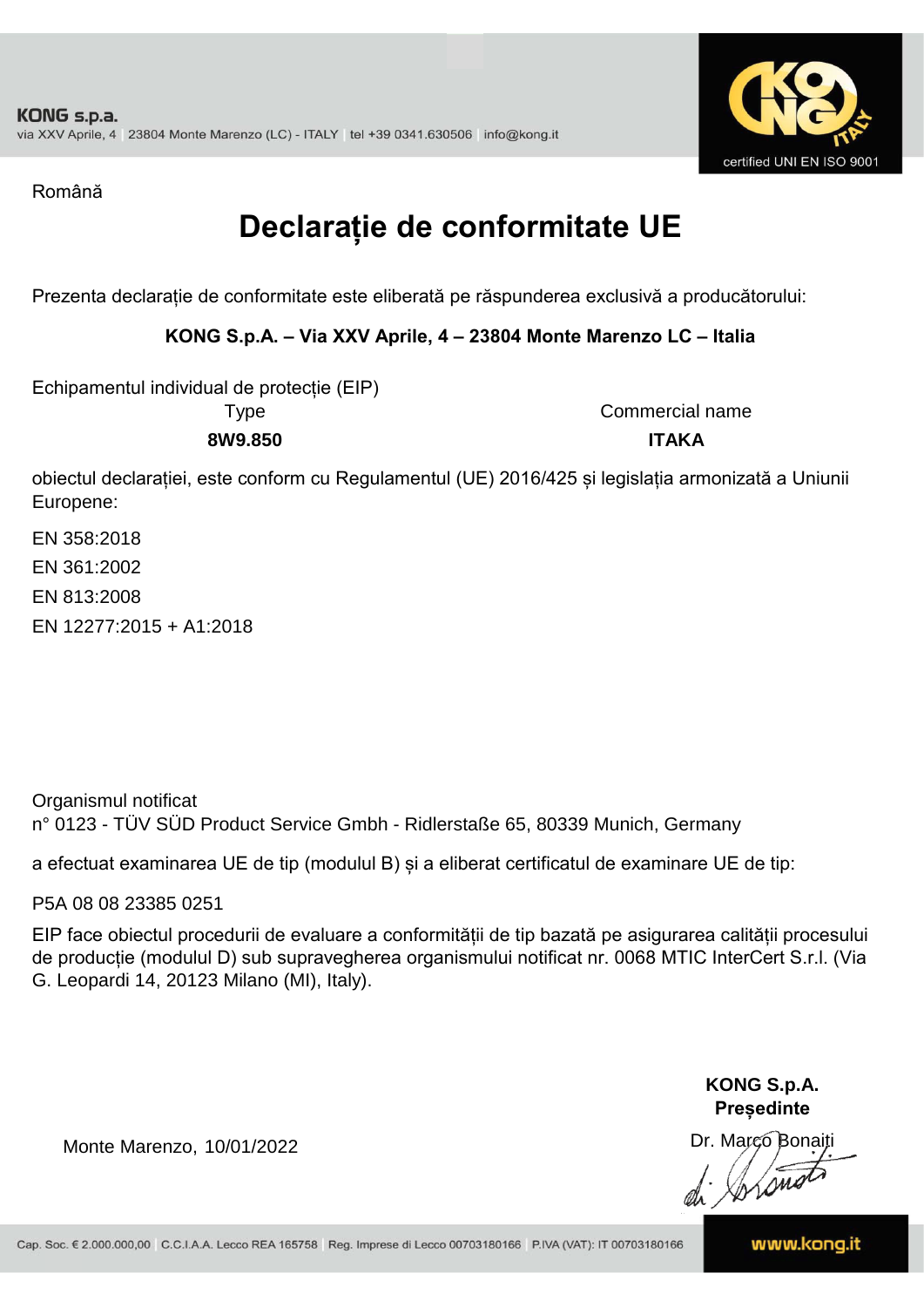

Slovenský

## **EÚ vyhlásenie o zhode**

Toto vyhlásenie o zhode sa vystavuje na výhradnú zodpovednosť výrobcu:

### **KONG S.p.A. – Via XXV Aprile, 4 – 23804 Monte Marenzo LC – Italia**

Osobný ochranný pracovný prostriedok (OOPP)

Type Commercial name **8W9.850 ITAKA**

ktorý je predmetom vyhlásenia, je v súlade s Nariadením Európskeho parlamentu a Rady (EÚ) 2016/425 a harmonizovanými normami Európskej únie:

EN 358:2018 EN 361:2002 EN 813:2008 EN 12277:2015 + A1:2018

n° 0123 - TÜV SÜD Product Service Gmbh - Ridlerstaße 65, 80339 Munich, Germany Notifikovaný subjekt

vykonal typové skúšky EÚ (formulár B) a vystavil osvedčenie o typovej skúške EÚ:

P5A 08 08 23385 0251

OOPP je predmetom postupu posudzovania typovej zhody, založenej na záruke kvality výrobného postupu (formulár D) pod dohľadom notifikovaného subjektu č. 0426 Italcert (Viale Sarca 336, 20126 Milano (MI), Italy).

> **KONG S.p.A. Prezident**

Dr. Marco Bonaiti di Aromor

Monte Marenzo, 10/01/2022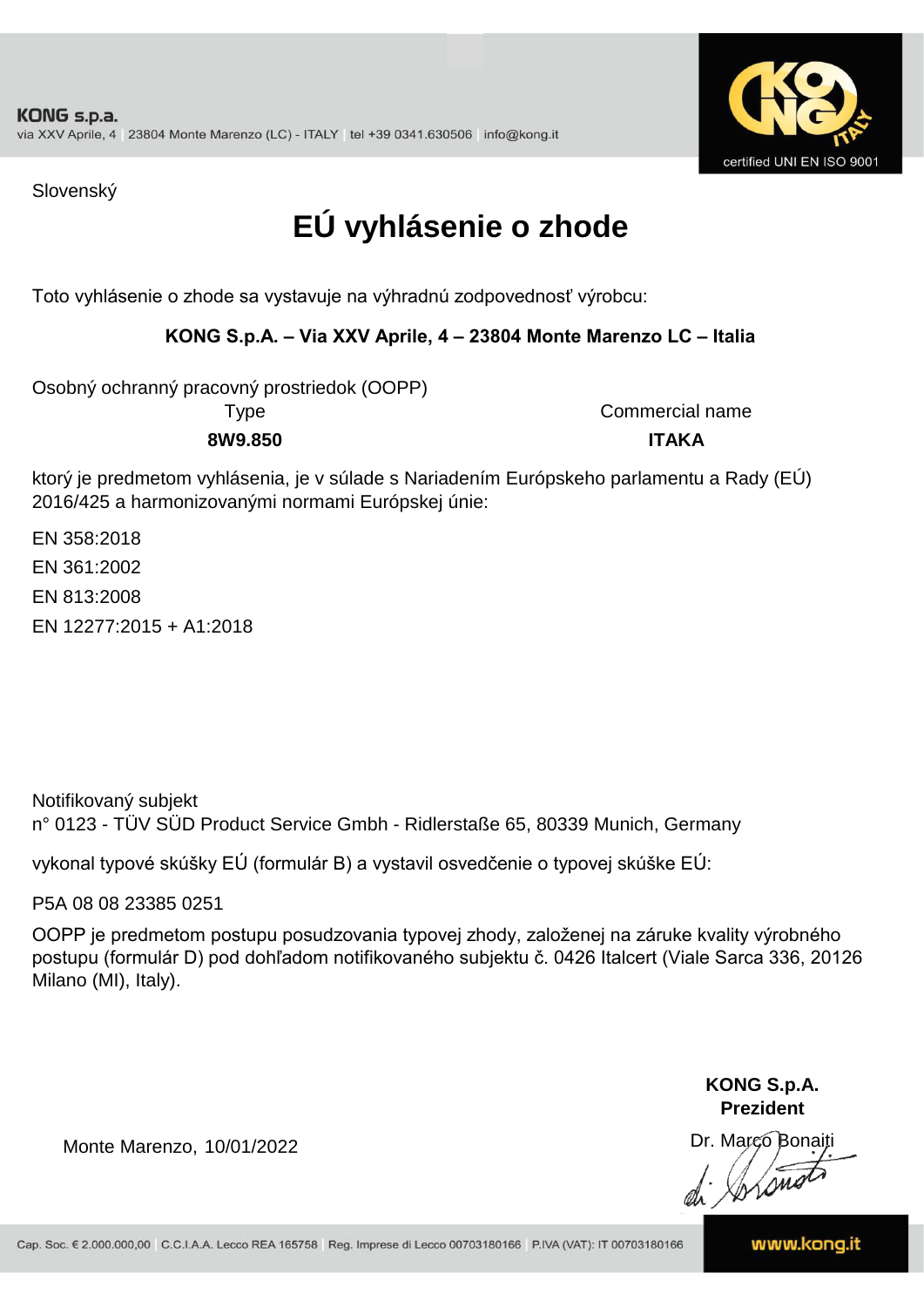

Slovenščina

## **EU - Izjava o skladnosti**

Za izdano Izjavo o skladnosti je odgovoren izključno proizvajalec:

### **KONG S.p.A. – Via XXV Aprile, 4 – 23804 Monte Marenzo LC – Italia**

Osebna zaščitna oprema (OZO)

Type Commercial name **8W9.850 ITAKA**

ki je predmet izjave, je skladna z Uredbo (EU) 2016/425 in s harmoniziranimi standardi Evropske unije:

EN 358:2018 EN 12277:2015 + A1:2018 EN 361:2002 EN 813:2008

Priglašeni organ n° 0123 - TÜV SÜD Product Service Gmbh - Ridlerstaße 65, 80339 Munich, Germany

je opravil preizkus tipa EU (obrazec B) in je izdal naslednji certifikat testiranja:

P5A 08 08 23385 0251

OZO je predmet postopka ocene skladnosti na podlagi garancije kakovosti proizvodnega postopka (obrazec D) pod nadzorom priglašenega organa št. 0068 MTIC InterCert S.r.l. (Via G. Leopardi 14, 20123 Milano (MI), Italy).

> **KONG S.p.A. Direktor**

Dr. Marco Bonaiti di Stonom